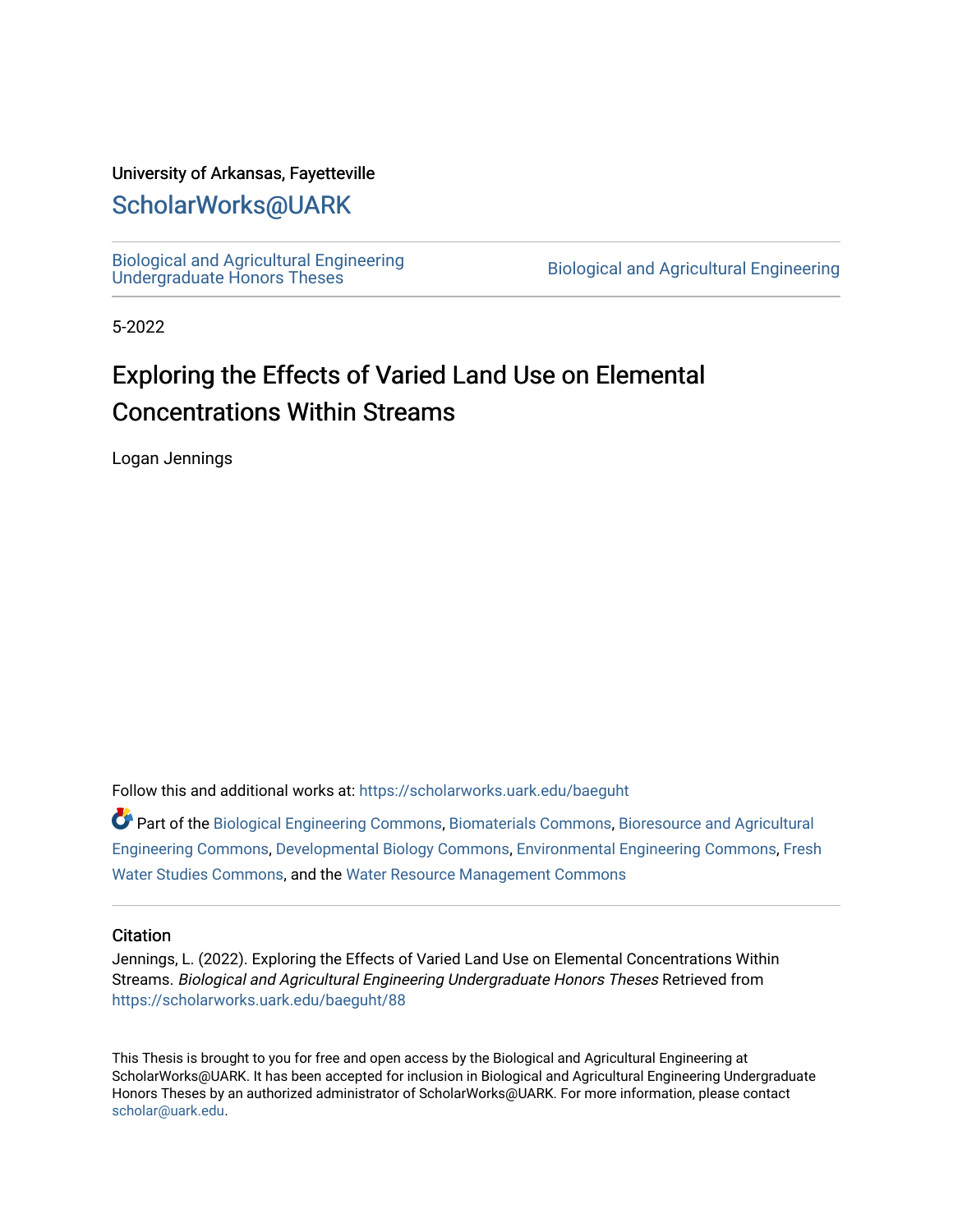# **Exploring the Effects of Varied Land Use on Elemental Concentrations**

## **Within Streams**

## **Logan Jennings**

Biological Engineering Program

Biological and Agricultural Engineering Department

College of Engineering

University of Arkansas

Undergraduate Honors Thesis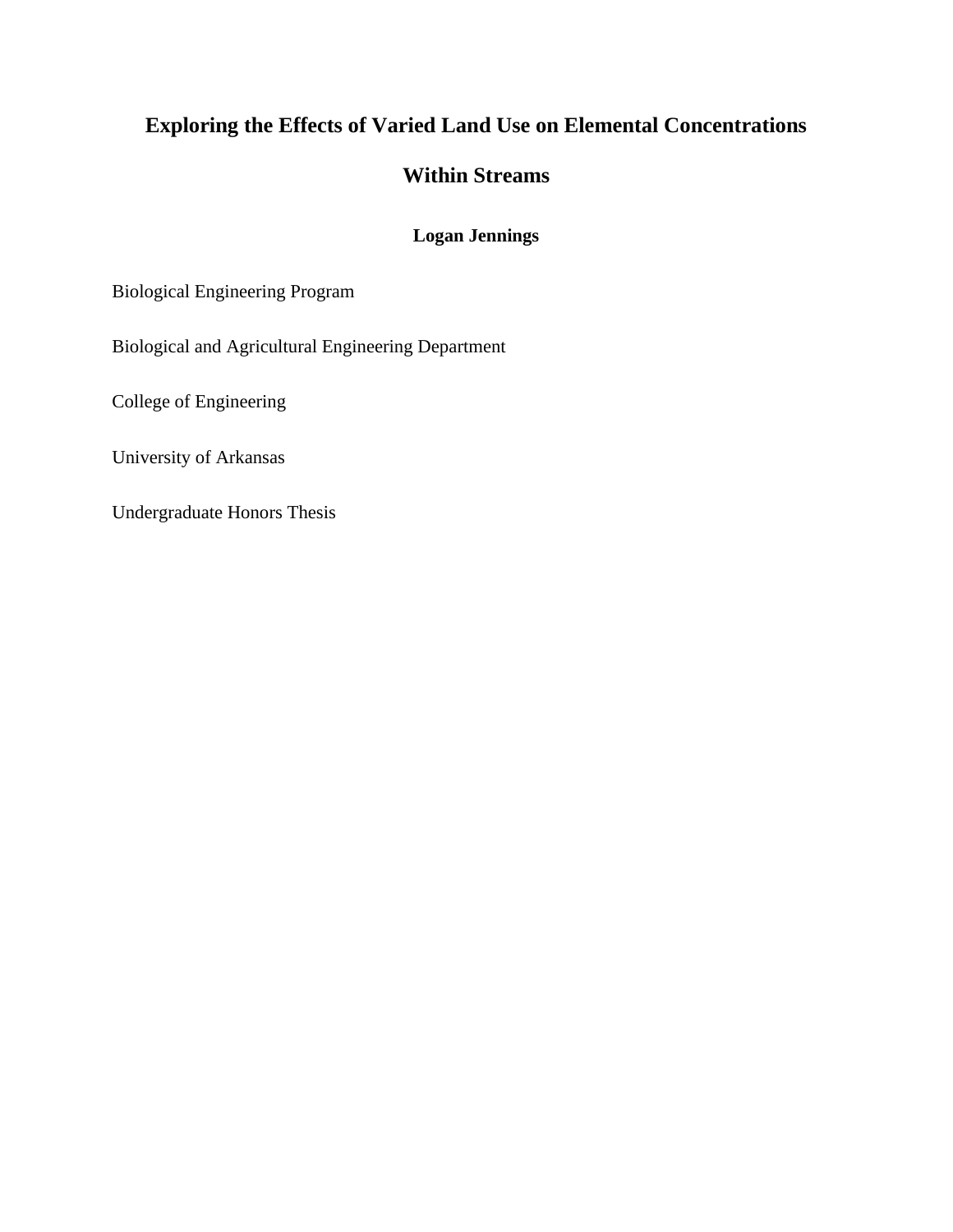#### **Abstract**

It is well documented that human activity influences the chemistry of surrounding waters. As such, it is possible that there is a link between land use within a watershed and the chemical composition of the stream. The objectives of this study are to determine if varied land use does affect the concentrations of macronutrients and trace elements present in the streams of Northwest Arkansas, and if so, to determine what extent urban and agricultural development are responsible for these changes. Water samples were collected across 19 streams in the Northwest Arkansas region between January and March of 2022. Water samples were analyzed using inductively coupled plasma optical emissions spectrometry analysis to determine concentrations of aluminum, arsenic, cadmium, barium, boron, calcium, chromium, cobalt, copper, iron, lead, magnesium, manganese, molybdenum, nickel, potassium, selenium, sodium, titanium, vanadium, and zinc. Watershed land use categories were determined via the Model My Watershed tool (https://modelmywatershed.org/), using the Land Use/Cover 2019 data.

In the selected streams, significant positive correlations were found between urban land use and mean concentrations of boron, copper, calcium, magnesium, and sodium. Significant positive correlations were also found between agricultural land use and mean concentrations of barium and potassium across all stream sites, while negative correlations were found between agricultural land use and mean magnesium and zinc concentrations. No positive correlations between forested land use and any elemental concentration were found, but negative correlations between forested land use and mean concentrations of calcium, copper, potassium, and sodium were found. The data suggests that urban and agricultural development are the primary drivers of these trends.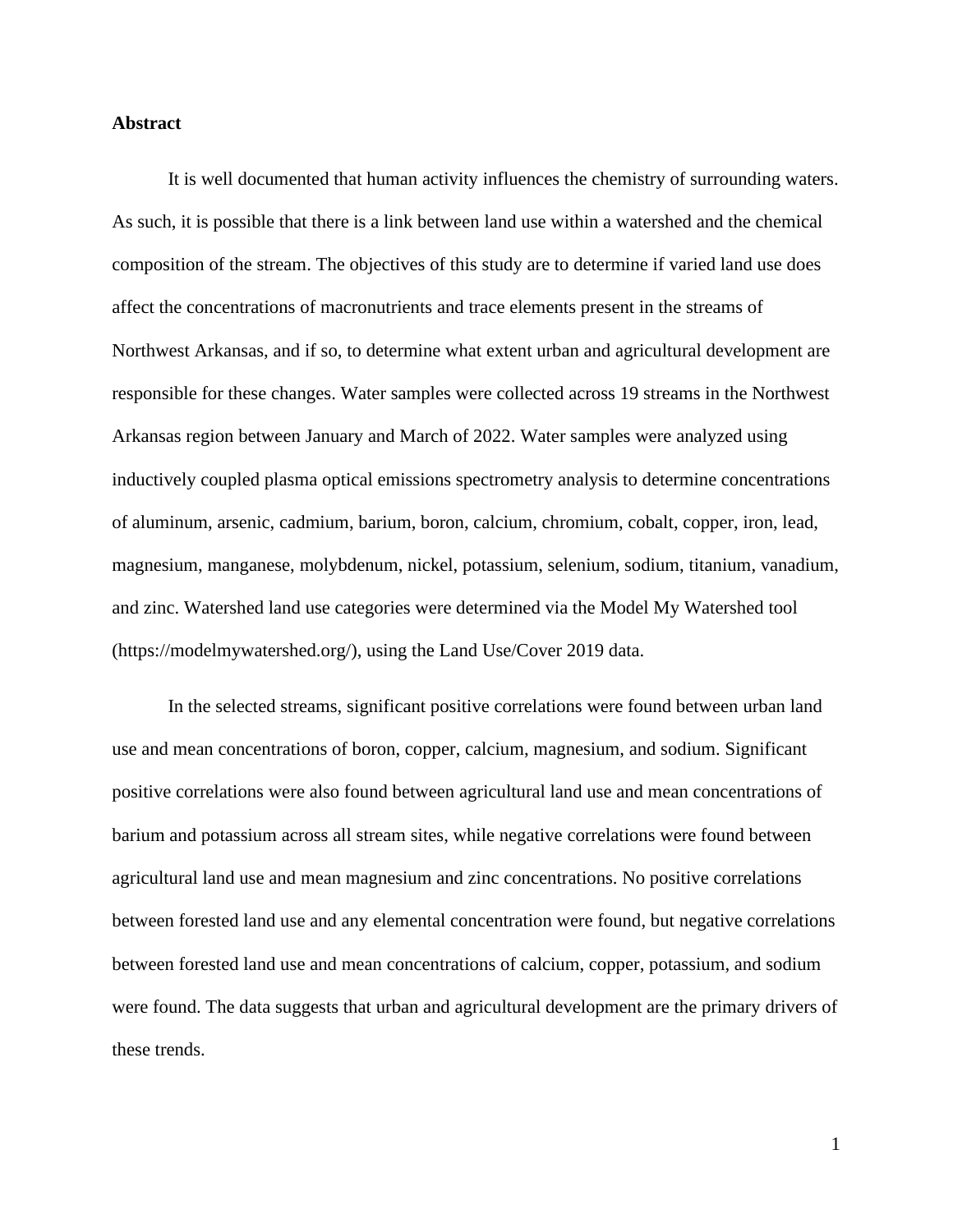#### **Introduction**

Scientists have documented that human activity influences the chemistry of surrounding waters and watersheds. This is often seen in the form of nutrient runoff, such as excess fertilizer from agricultural operations (Alexander et al., 2000) or heavy metal effluent in industrialized areas (Krishna et al., 2009). However, human development can also impact watershed chemistry through more indirect means, such as how the increasing acidity of rainfall has led to increased weathering of bedrock in certain karst areas (Zhu et al., 2020). From this increased weathering, many nutrients and trace elements make their way through the watersheds, altering the typical chemical composition and equilibrium of streams.

When the chemical balance of a watershed is disturbed, it often has consequences for the downstream aquatic ecosystem at large. Algal blooms, for example, are typically caused by elevated nitrogen (N) and phosphorous (P) concentrations in lakes and streams (Zohdi  $\&$ Abbaspour, 2019). These blooms not only cause large diurnal swings in dissolved oxygen content (DO), but can also block sunlight from filtering through to the bottoms of lakes and streams. This can lead to large areas of a waterway becoming uninhabitable for native plant and animal life (Beegle, 2013). Elevated nutrient levels are one of the dominant causes of aquatic habitat degradation, and reducing nutrient concentrations can lead to the rapid recovery of affected areas (Lefcheck et al., 2018).

Much like the major nutrients, alterations to the concentrations of trace elements in a waterway can impact the health of the surrounding ecosystem. As such, it is important to be aware of potential sources of trace elements, and where they may end up once in the water. Being one of the primary sources of rock weathering, water carries with it many trace elements derived from the weathering process. The concentrations of these elements are affected by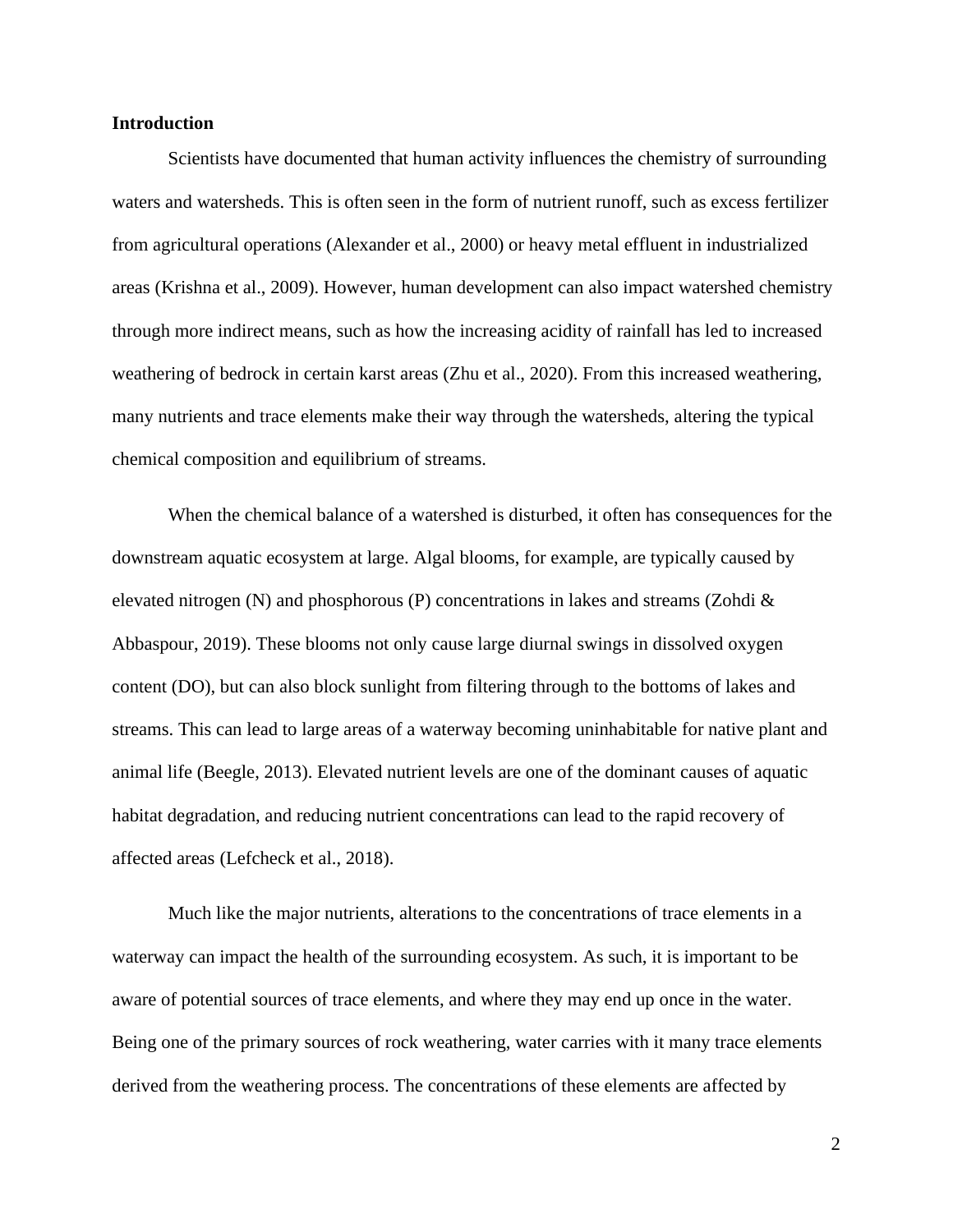factors that accelerate natural weathering, such as increased acidity, urban and industrial activity, and chemical runoff (Scudlark et al., 2005). Furthermore, anthropogenic dust and debris often becomes airborne, making atmospheric deposition a potential source of trace elements in lakes and streams several dozen miles from any major sources of pollutants (Child et al., 2018).

Among the anthropogenic sources of trace elements, agricultural runoff is a particularly noteworthy vector. Agricultural runoff is often cited for its role in eutrophication (Alexander et al., 2000), but it often contains metals and other potential pollutants as well. Poultry litter, which is sometimes applied as a crop fertilizer, can contain arsenic (As), copper (Cu), and zinc (Zn) (Toor et al., 2007). Although the application of poultry litter does not substantially increase the concentration of these metals within the soil (Pirani et al., 2006; Toor & Haggard, 2009; Toor et al., 2007), it is possible that runoff from fields receiving poultry litter may carry trace elements into local waterways (DeLaune & Moore Jr, 2016). As such, it is important that any potentially impacted streams be monitored for significant alterations in chemical composition.

Much like agriculture, urban land use is a potential source of trace elements in streams. It has been shown in many cities that traffic and industry are the sources of a large portion of aerial particulate matter (Karagulian et al., 2015), which can contain numerous trace elements, such as lead (Pb), Cu, and As (Contardo et al., 2020). These atmospheric pollutants can then be deposited onto impervious surfaces and carried into waterways via storm runoff (Child et al., 2018). Rooftops, for example, are a common pathway by which airborne particles might settle and then be washed away by rainfall. Not only that, but metal roofs have been shown to be a source of cadmium (Cd) and Zn, and asphalt-shingle roofs a source of Pb (Van Metre & Mahler, 2003). Even debris from tire wear is a major potential source of Zn in urban runoff to streams, rivers, and lakes (Rhodes et al., 2012). Given the many potential sources of trace elements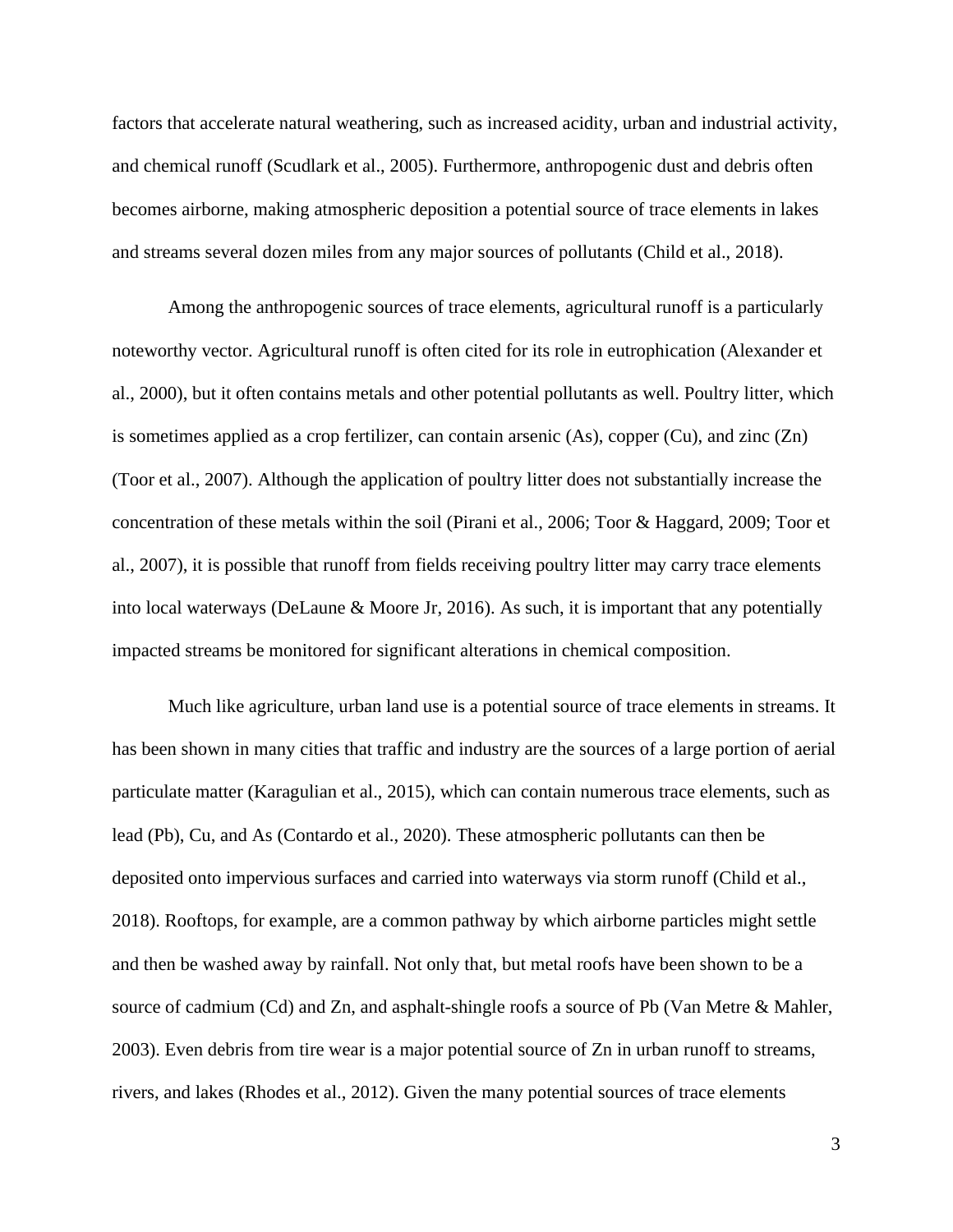present in an urban environment, it is entirely possible that waterways near urban centers may have elevated concentrations of trace elements in their water and sediment.

Within the Northwest Arkansas region, there are numerous potential sources of trace elements. There are multiple urban centers in the region, with a combined population of over 525,000 (Bowden & Bernet, 2017), as well as several industries. In terms of agriculture, the region primarily produces livestock and poultry, with poultry litter generally being applied as fertilizer for pastures. Between these urban, agricultural, and industrial sources, it is entirely possible that land use impacts stream chemical concentrations within the region. The objectives of this study are to determine if varied land use does affect the concentrations of macronutrients and trace elements present in the streams of Northwest Arkansas, and if so, to determine what extent urban and agricultural development are responsible for these changes.

#### **Materials and Methods**

#### *Sample Collection*

Water samples were collected on January  $6<sup>th</sup>$ , January  $28<sup>th</sup>$ , and March  $2<sup>nd</sup>$ ,  $2022$ . These samples were taken from 19 different sampling sites spread throughout Northwest Arkansas. The watersheds of each sampling site were delineated using the Model My Watershed tool (https://modelmywatershed.org/), using the Land Use/Cover 2019 data to provide the percentages of land use categories for the delineated areas. The sampling sites were chosen in order to have a spread of land use percentages ranging from less than 10% to greater than 70% in the categories of urban land use (%Urb), agricultural land use (%Ag), and forested land use (%For) (Table 1). Watersheds that are mostly forested (>80 %For) were chosen to provide background chemical concentrations.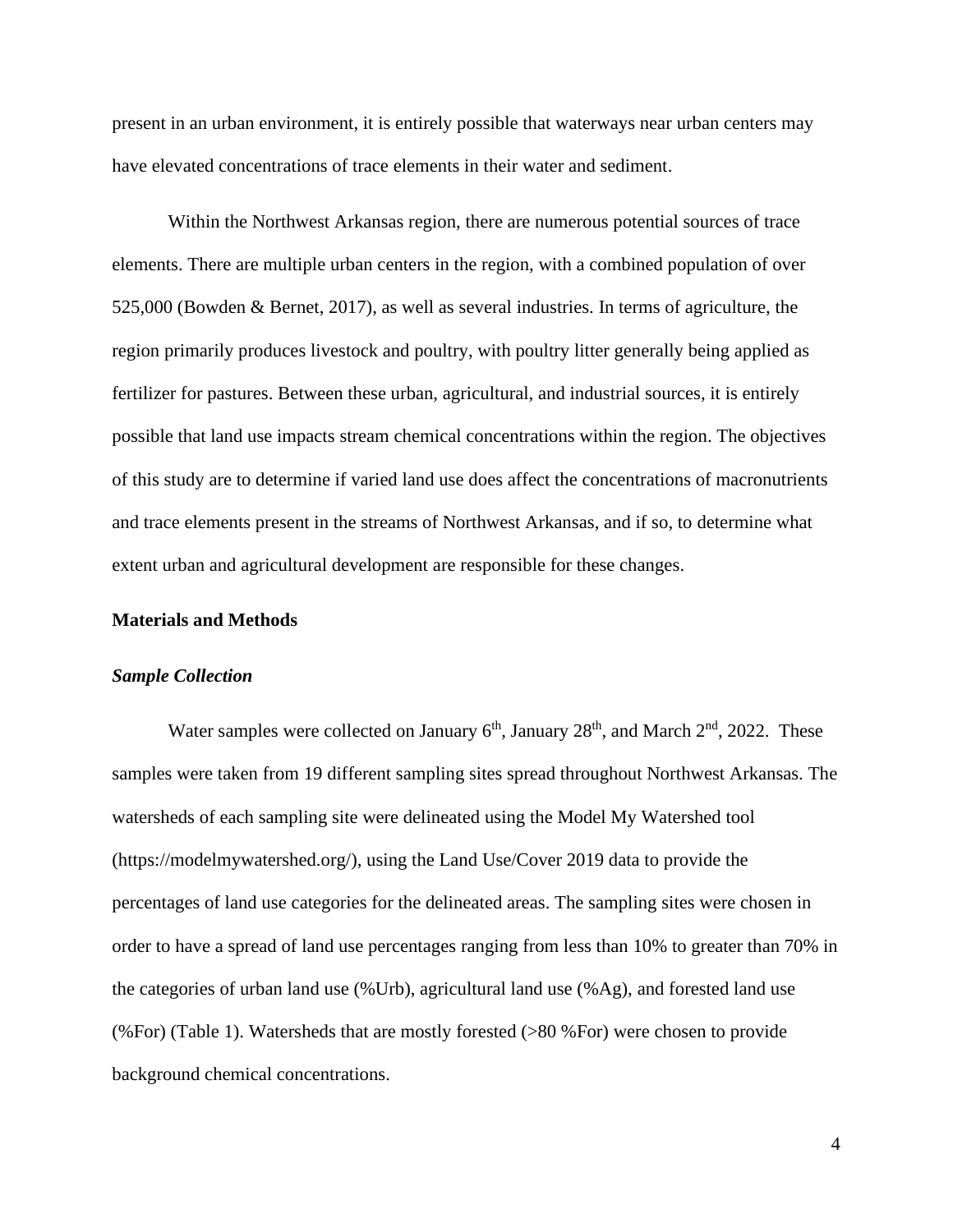

*Figure 1: Sampling Sites Within Northwest Arkansas*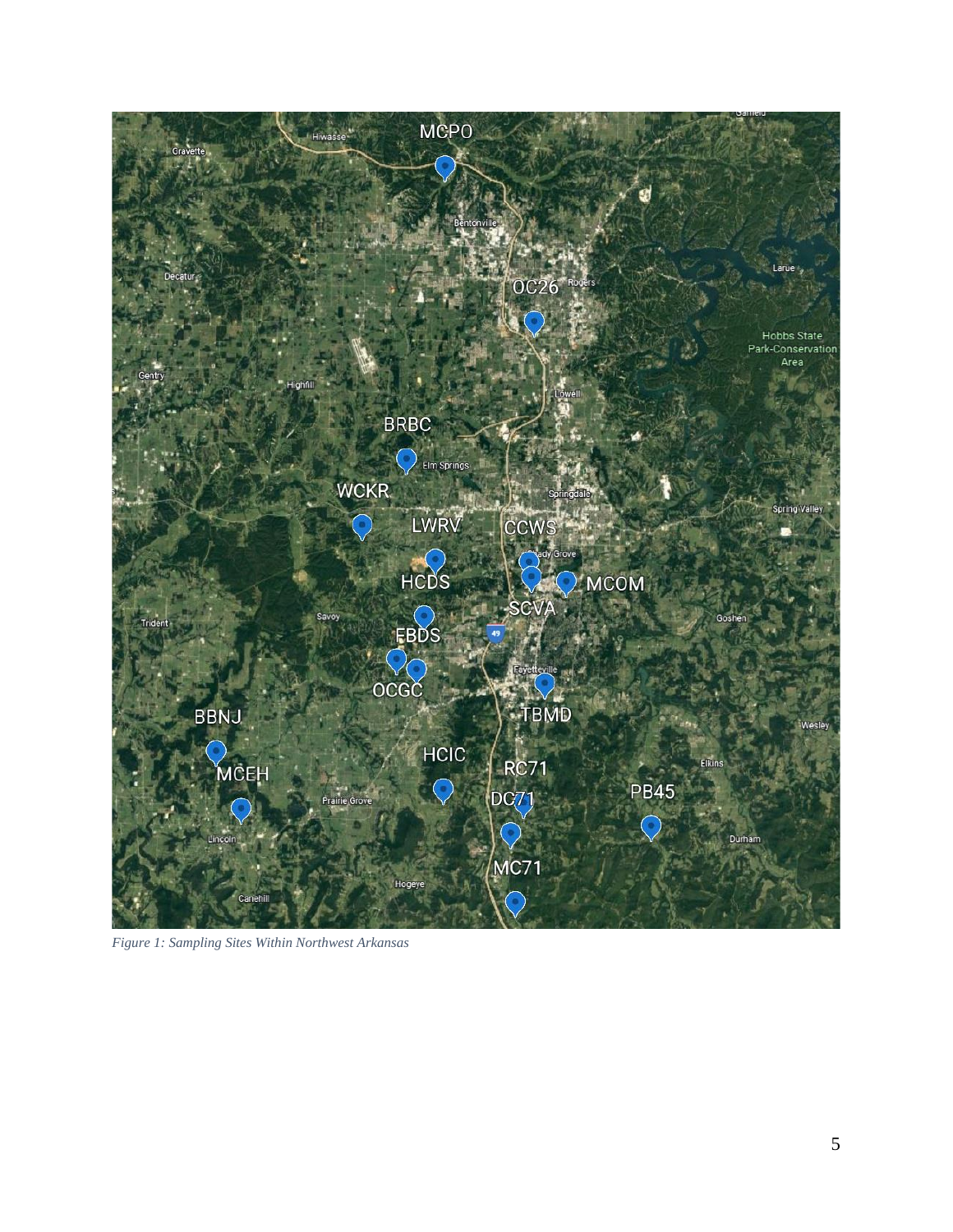%Urb was defined as the sum of developed open, low, medium, and high intensity land use, as given by the Model My Watershed tool. %Ag was defined as the sum of grassland, cultivated crop, and pasture/hay land use. %For was defined as the sum of deciduous, evergreen, and mixed forest land use. Additionally, prior studies in the area have found that nutrient concentrations often increase with both agricultural and urban development (Giovannetti et al., 2013; Haggard et al., 2003). Though these studies focused on nutrients rather than trace elements, it is not unreasonable to assume the same would be true for trace elements. Another category, Human Development Index (%HDI), was added to account for this, and %HDI was calculated as the sum of both %Urb and %Ag land use values for each watershed.

Samples were collected from the vertical centroid of the stream, either by using an Alpha-style horizontal sampler from a bridge or by grab sample where conditions allowed. Water samples were delivered to the Arkansas Water Resources Center Water Quality Lab (AWRC WQL). Filtered water samples were then analyzed for dissolved elements, including aluminum (Al), As, barium (Ba), boron (B), Cd, calcium (Ca), chromium (Cr), cobalt (Co), Cu, iron (Fe), Pb, magnesium (Mg), manganese (Mn), molybdenum (Mo), nickel (Ni), potassium (K), selenium (Se), sodium (Na), titanium(Ti), vanadium (V), and Zn, using inductively coupled plasma optical emissions spectrometry (ICP-OES). Additional information is available at: https://arkansaswater-center. uark.edu/water-quality-lab.php.

During the second round of sample analysis, it was found that the containers used to store the acidified filtrate were borosilicate glass, which contaminated the filtrate with B. Because of this, the results of the analysis returned a very high concentration of B, ranging from 0.8 to 1.4 mg/L. It is also possible that this excess B concentration masked other elements within the analysis, as several trace elements were not detected in this round of sampling. Fortunately, there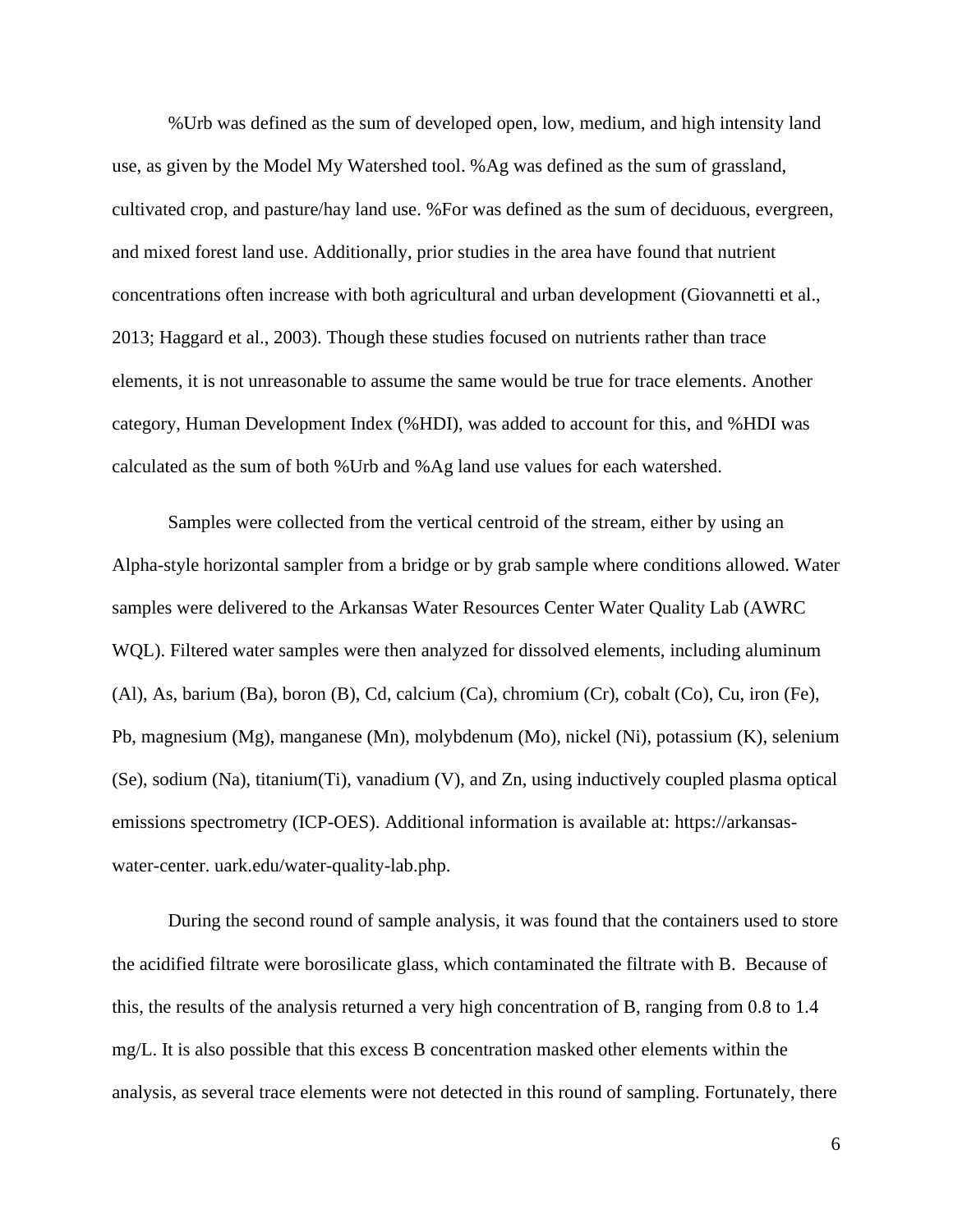was enough water left in the sample containers, and additional samples were processed for ICP-

OES analysis. This data was used in the data analysis.

| <b>Stream Name</b>          | <b>Site</b><br>Code | Latitude | Longitude   | Area<br>(km <sup>2</sup> ) | %Urb | %Ag  | %For | %HDI | Level 3<br>Ecoregion |
|-----------------------------|---------------------|----------|-------------|----------------------------|------|------|------|------|----------------------|
| <b>Dye Creek</b>            | <b>DC71</b>         | 35.94198 | $-94.17844$ | 8.6                        | 4.0  | 26.0 | 69.8 | 30.0 | <b>Boston</b>        |
| <b>Hickory Creek</b>        | <b>HCIC</b>         | 35.97202 | $-94.23541$ | 20.6                       | 4.9  | 38.9 | 56.1 | 43.8 | <b>Boston</b>        |
| <b>Mill Creek</b>           | <b>MC71</b>         | 35.89483 | $-94.17424$ | 19.0                       | 2.8  | 14.7 | 82.2 | 17.4 | <b>Boston</b>        |
| <b>Mud Creek</b>            | <b>MCOM</b>         | 36.11473 | -94.13096   | 24.3                       | 53.0 | 25.6 | 21.1 | 78.6 | <b>Boston</b>        |
| <b>Parker Branch</b>        | <b>PB45</b>         | 35.94665 | -94.05945   | 11.0                       | 2.7  | 17.2 | 80.2 | 19.8 | <b>Boston</b>        |
| <b>Rock Creek</b>           | <b>RC71</b>         | 35.96267 | $-94.16714$ | 14.9                       | 2.9  | 33.5 | 63.4 | 36.5 | <b>Boston</b>        |
| <b>Scull Creek</b>          | <b>SCVA</b>         | 36.07248 | $-94.16496$ | 12.0                       | 77.4 | 10.7 | 11.5 | 88.1 | <b>Boston</b>        |
| <b>Town Branch</b>          | <b>TBMD</b>         | 36.04477 | $-94.14938$ | 27.4                       | 51.5 | 13.8 | 34.3 | 65.3 | <b>Boston</b>        |
|                             |                     |          |             |                            |      |      |      |      |                      |
| <b>Beatty Branch</b>        | <b>BBNJ</b>         | 35.99777 | -94.42836   | 10.7                       | 5.7  | 59.2 | 34.7 | 64.9 | Ozark                |
| <b>Brush Creek</b>          | <b>BRBC</b>         | 36.19851 | $-94.26714$ | 45.0                       | 37.7 | 53.0 | 7.8  | 90.7 | Ozark                |
| <b>Clear Creek</b>          | <b>CCWS</b>         | 36.12776 | $-94.16279$ | 26.6                       | 39.7 | 47.0 | 9.5  | 86.7 | Ozark                |
| Farmington<br><b>Branch</b> | <b>FBDS</b>         | 36.05407 | $-94.25821$ | 14.2                       | 28.7 | 32.4 | 38.6 | 61.1 | Ozark                |
| <b>Hamestring Creek</b>     | <b>HCDS</b>         | 36.09065 | $-94.25193$ | 29.1                       | 42.4 | 37.7 | 19.0 | 80.1 | Ozark                |
| <b>Little Wildcat</b>       | LWRV                | 36.12968 | $-94.24221$ | 21.9                       | 14.2 | 72.1 | 13.1 | 86.2 | Ozark                |
| <b>McKisic Creek</b>        | <b>MCPO</b>         | 36.40013 | $-94.23423$ | 11.6                       | 36.3 | 43.8 | 19.6 | 80.2 | Ozark                |
| <b>Moores Creek</b>         | <b>MCEH</b>         | 35.95860 | -94.40677   | 8.7                        | 18.5 | 70.3 | 8.6  | 88.8 | Ozark                |
| <b>Osage Creek</b>          | OC <sub>26</sub>    | 36.29338 | $-94.15818$ | 17.1                       | 69.6 | 26.6 | 2.5  | 96.2 | Ozark                |
| <b>Owl Creek</b>            | <b>OCGC</b>         | 36.06115 | $-94.27548$ | 10.8                       | 29.5 | 50.9 | 19.5 | 80.4 | Ozark                |
| <b>Wildcat Creek</b>        | <b>WCKR</b>         | 36.15328 | -94.30478   | 18.3                       | 6.1  | 79.0 | 14.9 | 85.1 | Ozark                |

*Table 1: Sampling Sites, GPS Coordinates, Catchment Area, Land Use Percentages, and Level 3 Ecoregion, where %Urb is* 

*Percent Urban Landuse, %Ag is Percent Agricultural Landuse, %For is Percent Forested Landuse, and %HDI is the Percent Human Development Index.*

#### *Data Analysis*

The mean concentrations of each element were calculated at each site to be used in linear regression with the land use percentages. Concentrations of each element were compared to %Urb, %Ag, and %For present in the watershed from which the sample was retrieved. A relation between mean elemental concentrations and land use percentages would suggest that watershed land use influences stream chemistry. Regression analysis was performed in MS Excel using the Analysis Toolpack with an alpha of 0.05 to determine significance.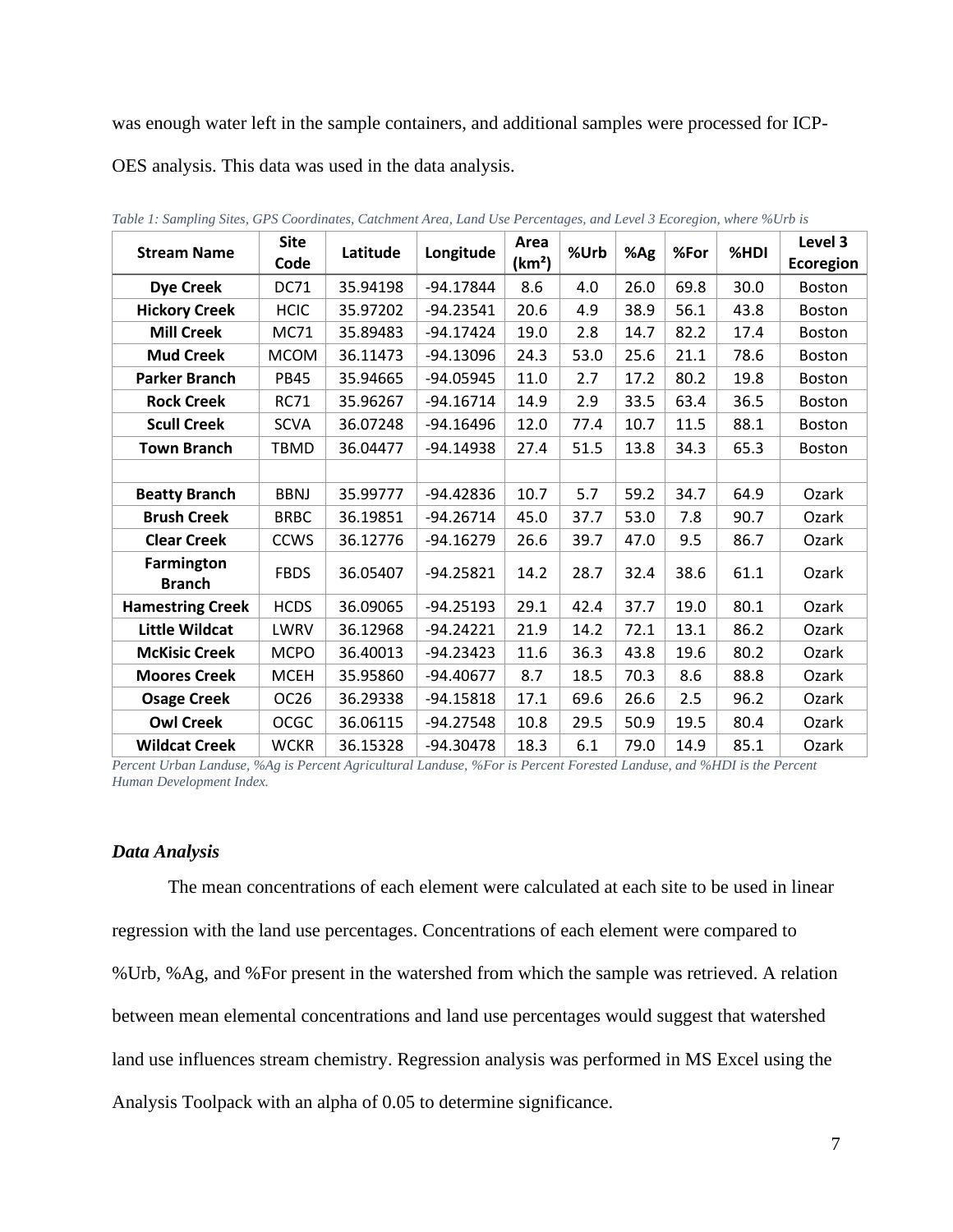To compare variance between level 3 ecoregions, mean concentrations of each element in samples from Boston Mountains sites were compared to mean elemental concentrations in samples from Ozark Mountains sites. This was done via the t-Test: Two-Sample Assuming Equal Variances function of the MS Excel Analysis Toolpak with an alpha of 0.05 to determine significance. In these tests, a significant result would suggest that the level 3 eco-region that a stream is in influences the chemistry of said stream.

Correlations between mean elemental concentrations across sites were evaluated using a Pearson Correlation Table. The table was created using the Correlation function of the MS Excel Data Analysis Toolpak. The Pearson Correlation Table provides the coefficient of correlation between the elements in question. A positive value indicates the two elemental concentrations increase with each other, and a negative value indicates that one decreases as the other increases. Squaring the coefficient of correlation provides the  $\mathbb{R}^2$  value between the two, which can be used in conjunction with a linear regression to determine if the correlation is significant.

Toxicity levels were based on Arkansas Water Quality Standards (Pollution Control and Ecology Commission, 2020), and on the EPA National Drinking Water Regulations (EPA, 2009). This study was performed on surface water streams over the course of multiple months, and therefore used the chronic criteria for aquatic life to determine if any elements were present at toxic levels. The majority limits are based on water hardness, which was found by adding the mean calcium and magnesium concentrations for each stream, expressed as CaCO3. The water hardness of each stream was then run through the equations provided by the state to determine the toxicity limits for each stream. These limits were then compared to the mean elemental concentrations for each stream.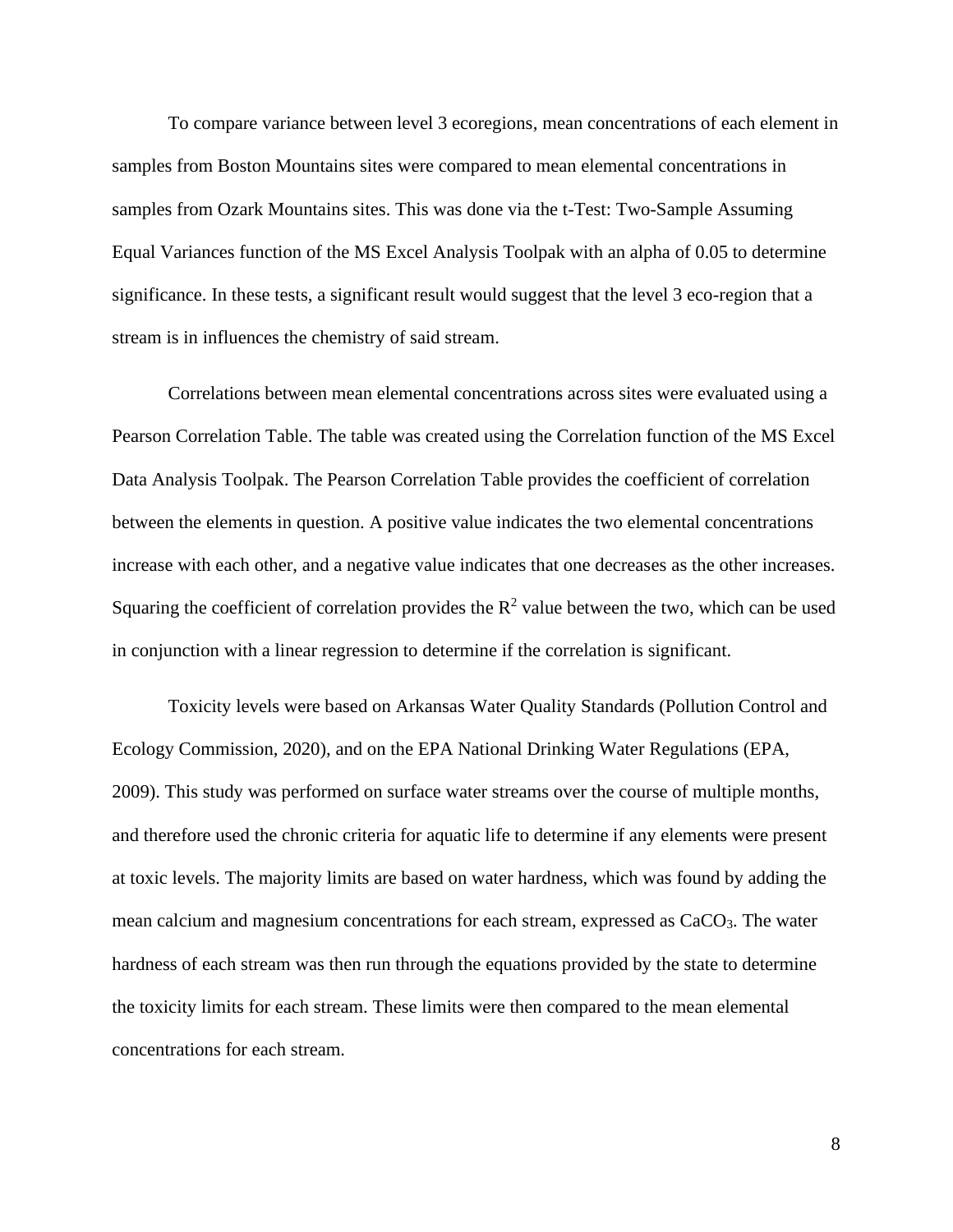#### **Results**

#### *Land Use*

For the elements Cd, Pb, Mo, Ni, Ti, and V, mean concentrations were below 0.001 mg/L across the majority of sampling sites and much less than reported method detection limits (MDL) for the ICP-OES analysis at the certified lab. This means that there was not a measurable concentration of these elements in the majority of samples. As such, the relation between their mean concentrations and varying land use within the sample watersheds was not able to be evaluated.

For the elements Al, As, Cr, Co, Fe, Mn, and Se, the mean elemental concentrations were not related to watershed land use percent (P>0.05). For As, Cr, Co, and Se, all mean concentrations were less than their respective MDLs, but elemental mean concentrations are reported as measured (Table 2). For Al, Fe, and Mn, mean concentrations both above and below the MDLs were reported at various stream sites. Mean Al concentrations (MDL 0.017 mg/L) ranged from <0.001 mg/L at numerous locations to 0.033 mg/L at the Moores Creek site (MCEH). Mean Fe concentrations (MDL 0.023 mg/L) in the streams ranged from 0.004 mg/L at the Little Wildcat Creek site (LWRV) to 0.126 mg/L at the MCEH site. Mean Mn concentrations (MDL 0.011 mg/L) ranged from  $\langle 0.001 \text{ mg/L}$  at multiple sites to 0.048 mg/L at the McKisic Creek site (MCPO).

Across all stream sites, mean Ba concentrations were greater than the MDL (0.011 mg/L, Table 2). The least mean concentration, 0.083 mg/L, occurred at the TBMD site, while the greatest, 0.210 mg/L, occurred at the Brush Creek site (BRBC). Mean Ba concentrations were not significantly related to %Urb (P=0.86) or %For (P=0.12) across these streams and their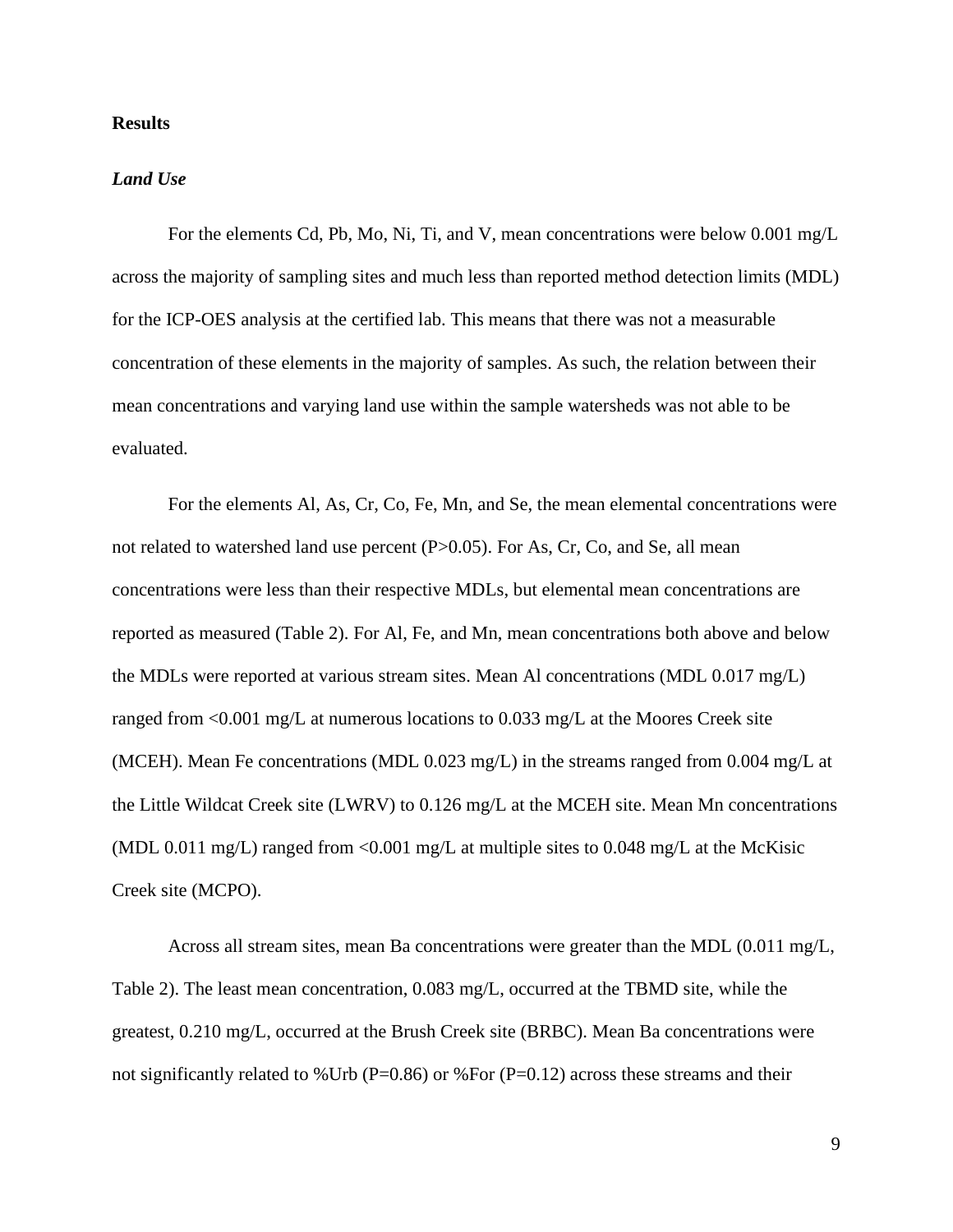respective watersheds. However, mean Ba concentrations increased with increasing agricultural land usage (%Ag) across all stream watersheds (Figure 2). After performing a t-test analysis, Ba showed significant differences  $(P=0.03)$  in mean concentration between watersheds in the Boston (0.140 mg/L) and Ozark Mountain ecoregions (0.172 mg/L).

*Table 2: Mean Elemental Concentrations and Method Detection Limits (MDL) by Sample Site for Water Samples Collected from December 2021 through March 2022.*

| <b>Site</b> | AI                | As    | Ba     | B                                                       | Ca    | Cr    | Co    | Cu    | Fe    | Mg                         | Mn    | К                 | Se            | Na     | Zn     |
|-------------|-------------------|-------|--------|---------------------------------------------------------|-------|-------|-------|-------|-------|----------------------------|-------|-------------------|---------------|--------|--------|
| Code        | $(mg/L)$ $(mg/L)$ |       | (mg/L) | $(mg/L)$ (mg/L) (mg/L) (mg/L) (mg/L)                    |       |       |       |       |       | $(mg/L)$ $(mg/L)$ $(mg/L)$ |       | $(mg/L)$ $(mg/L)$ |               | (mg/L) | (mg/L) |
| <b>MDL</b>  | 0.017             | 0.017 |        | $0.011$ 0.036 0.090 0.016 0.012 0.015 0.023 0.030 0.011 |       |       |       |       |       |                            |       | 0.210             | $0.020$ 0.217 |        | 0.016  |
|             |                   |       |        |                                                         |       |       |       |       |       |                            |       |                   |               |        |        |
| <b>BBNJ</b> | 0.024             | 0.001 | 0.153  | 0.030                                                   | 8.27  | 0.003 | 0.002 | 0.003 | 0.040 | 2.30                       | 0.000 | 2.51              | 0.004         | 6.32   | 0.029  |
| <b>BRBC</b> | 0.000             | 0.005 | 0.210  | 0.024                                                   | 48.41 | 0.003 | 0.002 | 0.008 | 0.007 | 2.03                       | 0.010 | 1.87              | 0.003         | 7.62   | 0.035  |
| <b>CCWS</b> | 0.006             | 0.004 | 0.188  | 0.049                                                   | 43.91 | 0.003 | 0.002 | 0.006 | 0.021 | 2.02                       | 0.003 | 1.87              | 0.004         | 6.75   | 0.036  |
| <b>DC71</b> | 0.001             | 0.004 | 0.169  | 0.022                                                   | 35.58 | 0.003 | 0.002 | 0.001 | 0.015 | 2.30                       | 0.000 | 0.70              | 0.000         | 4.60   | 0.038  |
| <b>FBDS</b> | 0.000             | 0.007 | 0.122  | 0.074                                                   | 70.01 | 0.006 | 0.005 | 0.007 | 0.015 | 4.03                       | 0.004 | 1.06              | 0.005         | 10.18  | 0.032  |
| <b>HCDS</b> | 0.000             | 0.003 | 0.147  | 0.021                                                   | 61.90 | 0.003 | 0.002 | 0.006 | 0.008 | 2.94                       | 0.001 | 1.44              | 0.000         | 12.72  | 0.029  |
| <b>HCIC</b> | 0.004             | 0.004 | 0.130  | 0.028                                                   | 37.63 | 0.003 | 0.002 | 0.002 | 0.033 | 4.75                       | 0.003 | 1.39              | 0.000         | 9.21   | 0.034  |
| <b>LWRV</b> | 0.002             | 0.004 | 0.190  | 0.027                                                   | 43.87 | 0.003 | 0.002 | 0.006 | 0.004 | 1.99                       | 0.000 | 2.17              | 0.002         | 8.28   | 0.034  |
| <b>MC71</b> | 0.014             | 0.001 | 0.170  | 0.022                                                   | 12.74 | 0.003 | 0.002 | 0.001 | 0.035 | 2.03                       | 0.001 | 0.52              | 0.005         | 3.33   | 0.035  |
| <b>MCEH</b> | 0.033             | 0.001 | 0.178  | 0.030                                                   | 19.70 | 0.003 | 0.002 | 0.003 | 0.126 | 2.51                       | 0.026 | 2.65              | 0.006         | 7.26   | 0.035  |
| <b>MCOM</b> | 0.000             | 0.003 | 0.153  | 0.042                                                   | 46.53 | 0.003 | 0.002 | 0.005 | 0.017 | 4.36                       | 0.048 | 1.43              | 0.008         | 12.01  | 0.036  |
| <b>MCPO</b> | 0.000             | 0.003 | 0.172  | 0.027                                                   | 70.83 | 0.003 | 0.002 | 0.005 | 0.004 | 2.51                       | 0.000 | 1.54              | 0.005         | 9.62   | 0.036  |
| <b>OC26</b> | 0.000             | 0.005 | 0.210  | 0.026                                                   | 44.17 | 0.003 | 0.002 | 0.006 | 0.008 | 2.33                       | 0.002 | 1.59              | 0.009         | 11.17  | 0.037  |
| <b>OCGC</b> | 0.000             | 0.007 | 0.131  | 0.036                                                   | 67.19 | 0.003 | 0.002 | 0.002 | 0.004 | 3.96                       | 0.001 | 1.57              | 0.002         | 13.22  | 0.037  |
| <b>PB45</b> | 0.006             | 0.002 | 0.142  | 0.016                                                   | 18.43 | 0.003 | 0.002 | 0.001 | 0.030 | 1.61                       | 0.000 | 0.42              | 0.000         | 23.00  | 0.034  |
| <b>RC71</b> | 0.002             | 0.004 | 0.141  | 0.019                                                   | 30.77 | 0.003 | 0.002 | 0.001 | 0.019 | 2.68                       | 0.000 | 0.81              | 0.009         | 4.58   | 0.033  |
| <b>SCVA</b> | 0.000             | 0.003 | 0.131  | 0.059                                                   | 68.64 | 0.004 | 0.002 | 0.007 | 0.010 | 5.89                       | 0.004 | 1.89              | 0.003         | 24.22  | 0.040  |
| <b>TBMD</b> | 0.000             | 0.003 | 0.083  | 0.036                                                   | 53.62 | 0.003 | 0.002 | 0.006 | 0.021 | 9.56                       | 0.030 | 2.40              | 0.004         | 22.96  | 0.063  |
| <b>WCKR</b> | 0.000             | 0.000 | 0.190  | 0.018                                                   | 38.80 | 0.003 | 0.002 | 0.003 | 0.006 | 1.90                       | 0.000 | 2.46              | 0.005         | 10.34  | 0.030  |

Of the 19 sample sites, only 5 had mean B concentrations greater than the MDL (0.036 mg/L, Table 2); however, all means are reported as measured. Across these 19 watersheds, mean B concentrations increased significantly with increasing %Urb across all watersheds (Figure 2). They were not related to %Ag (P=0.39) or %For (P=0.23). The least mean B concentration,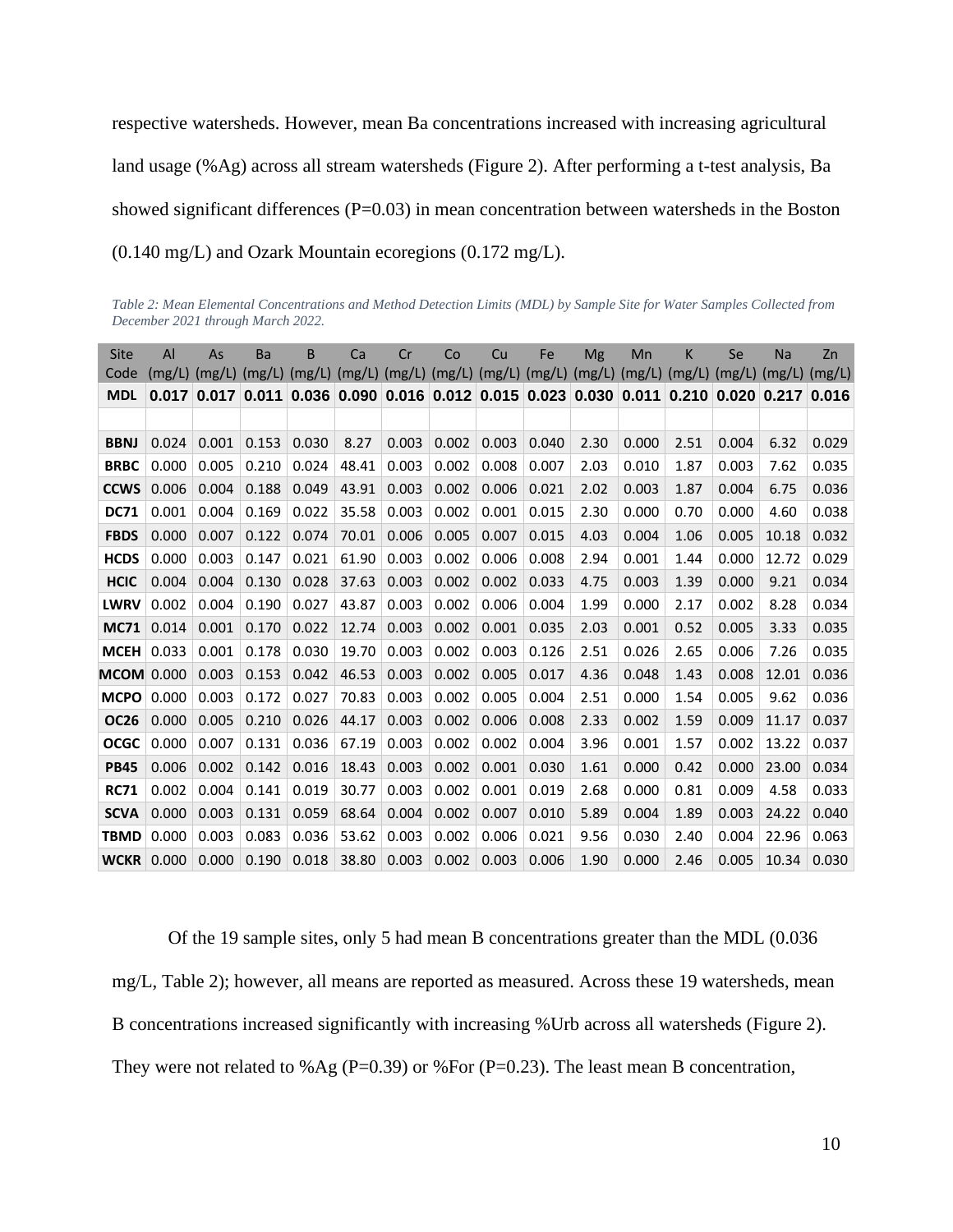0.016 mg/L, occurred at the Parker Branch site (PB45), and the greatest, 0.074 mg/L, occurred at



the Farmington Branch site (FBDS).

*Figure 2: Relationships Between the Trace Elements Barium, Boron, Copper, and Zinc and Varying Land Usages in the Stream's Watershed (based on 2019 Land Use Land Cover, modelmywatershed.org)*

Mean Cu concentrations across all sites were less than the MDL (0.015 mg/L, Table 2), ranging from 0.001 mg/L at numerous locations to 0.008 mg/L at the BRBC site. Despite all means being less than the MDL, mean Cu concentrations across these sites were significantly related to watershed land use, except for %Ag ( $P=0.89$ ) (Figure 2). Mean Cu concentrations decreased with increased %For across all stream sites (P<0.01), while concentrations increased with % Urb  $(P<0.01)$ .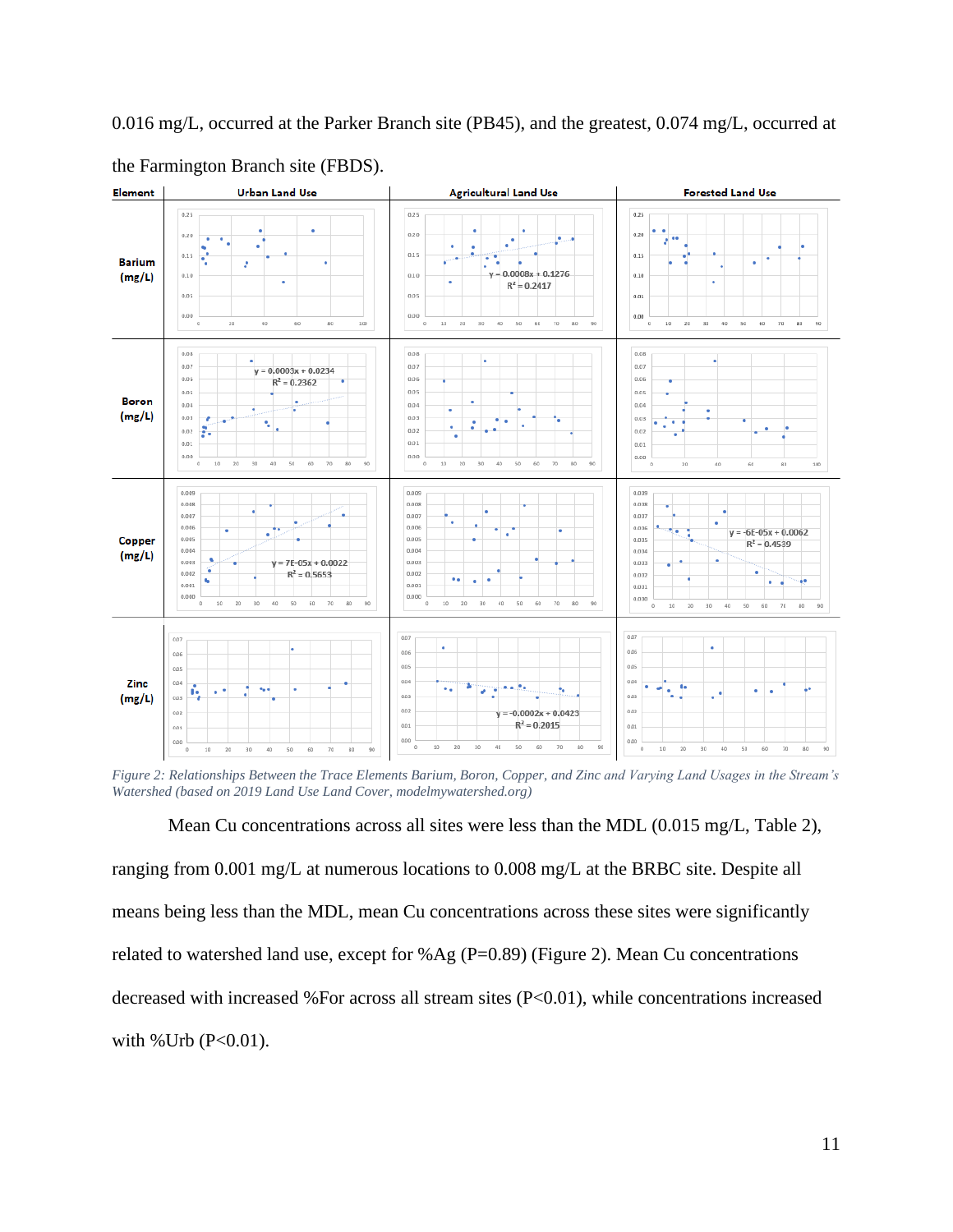

*Figure 3: Relationships between the Macro-Elements Calcium, Magnesium, Potassium, and Sodium, and Varying Land Uses in the Stream's Watershed (Based On 2012 Land Use Land Cover, modelmywatershed.org)*

Interestingly, mean Zn concentrations decreased with increasing  $%$ Ag (P=0.05) across sampled streams. Mean Zn concentrations were above the MDL (0.016 mg/L) across all stream sites, and ranged from 0.029 mg/L at the Beatty Branch site (BBNJ) to 0.063 mg/L at the Town Branch site (TBMD). There was not a significant relationship between mean Zn concentrations and %Urb (P=0.09), nor was there a relationship between mean Zn concentrations and %For  $(P=0.97)$ .

Unsurprisingly, mean concentrations for the macro-elements included in ICP-OES analysis were well above their respective MDLs (Table 2) across all 19 sampled streams. These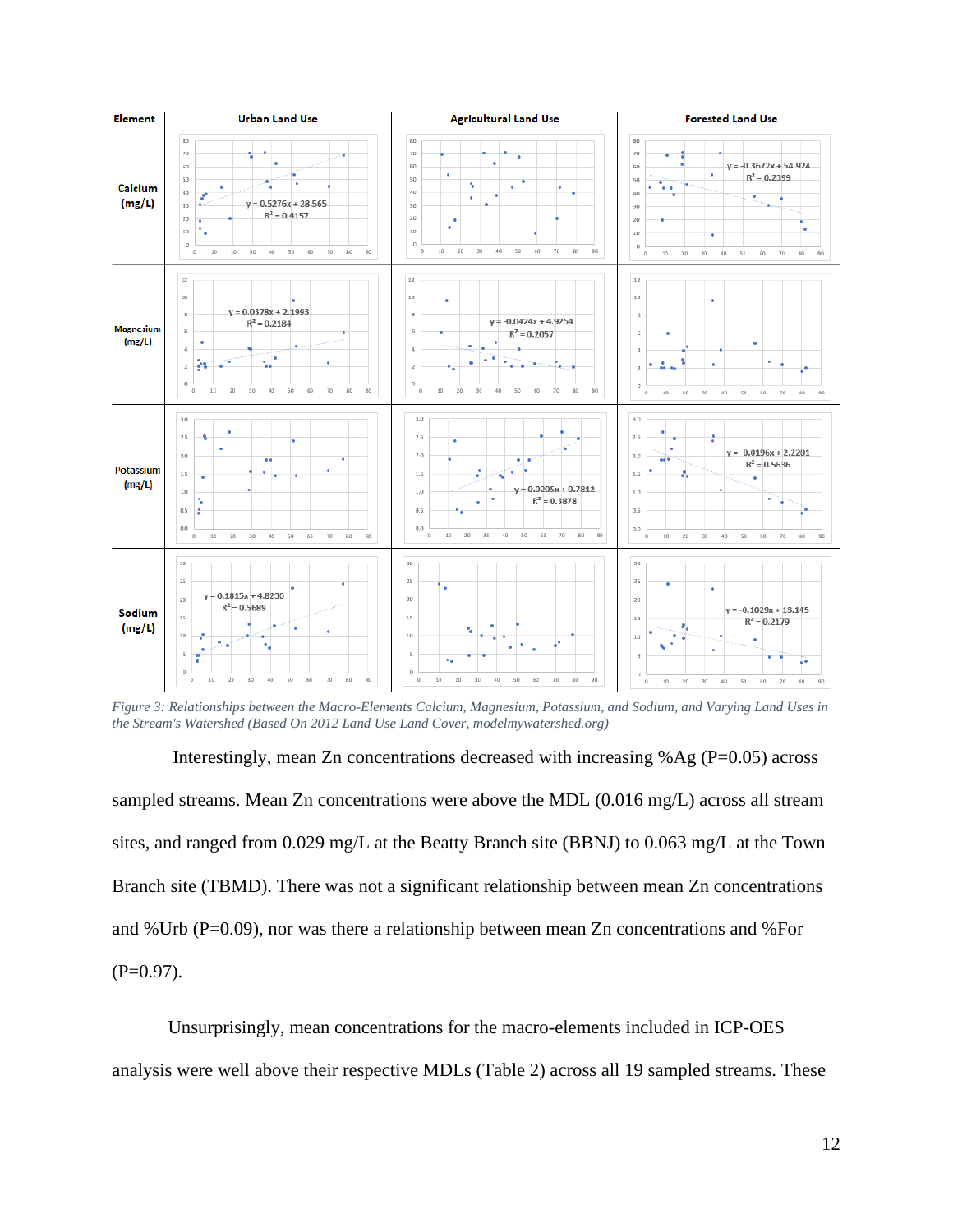macro-elements include Ca, Mg, K, and Na. For all of these macro-elements, there was a significant relationship between their respective mean concentrations and varying land usage within the sampled streams and their respective watersheds (Figure 3). Mean Ca concentrations significantly increased with increasing %Urb (P<0.01) and decreased with increasing %For (P<0.05), but were not significantly related to %Ag (P=0.61). Mean Ca concentrations ranged from 8.27 mg/L at the BBNJ site to 70.83 mg/L at the MCPO site. Mean Mg concentrations significantly increased with increased %Urb (P=0.04), decreased with increased %Ag (P=0.05), and were not significantly related to %For  $(P=0.81)$ . The greatest mean Mg concentration was 9.56 mg/L at the TBMD site, and the least was 1.61 mg/L at the PB45 site.

Moving on to the monovalent cations, K was the only macro-element for which mean concentrations increased with increasing %Ag ( $P<0.01$ ) across all sites. Mean K concentrations also decreased with increasing %For  $(P<0.01)$ , although there was no relation between mean K concentrations and %Urb ( $P=0.27$ ). Mean K concentrations ranged from 0.42 mg/L at the PB45 site to 2.65 at the MCEH site. There was also a significant difference  $(P=0.02)$  between mean K concentrations and their variance across level 3 ecoregions. Na behaved similarly to Ca, with mean Na concentrations increasing with %Urb (P<0.01) and decreasing with increasing %For (P=0.04) across all sites. There was not a significant relationship between mean Na concentrations and %Ag ( $P=0.25$ ). The least mean Na concentration was 3.33 mg/L at Mill Creek (MC71), and the greatest was 24.22 mg/L at Scull Creek (SCVA).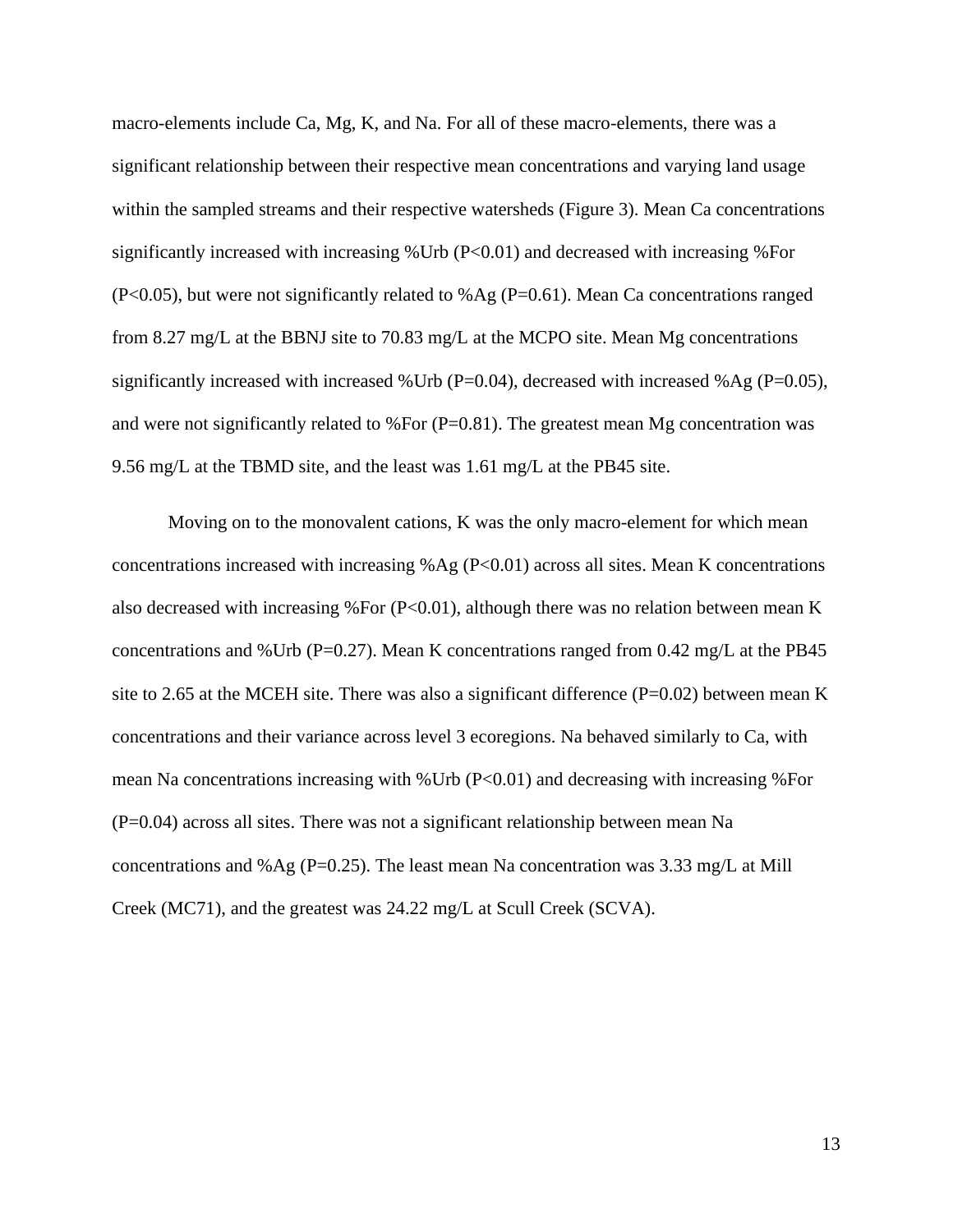### *Elemental Correlations*

|                                         | $\mathsf{A}$ | <b>As</b> | Ba      | B       | Ca      | cr      | Co                                                                                                | <b>Cu</b> | Fe      | <b>Mg</b> | Mn   | K    | Se      | <b>Na</b> |
|-----------------------------------------|--------------|-----------|---------|---------|---------|---------|---------------------------------------------------------------------------------------------------|-----------|---------|-----------|------|------|---------|-----------|
|                                         |              |           |         |         |         |         | (mg/L) (mg/L) (mg/L) (mg/L) (mg/L) (mg/L) (mg/L) (mg/L) (mg/L) (mg/L) (mg/L) (mg/L) (mg/L) (mg/L) |           |         |           |      |      |         |           |
| As $(mg/L)$                             | $-0.57$      |           |         |         |         |         |                                                                                                   |           |         |           |      |      |         |           |
| Ba (mg/L)                               | 0.12         | $-0.12$   |         |         |         |         |                                                                                                   |           |         |           |      |      |         |           |
| B(mg/L)                                 | $-0.11$      | 0.42      | $-0.36$ |         |         |         |                                                                                                   |           |         |           |      |      |         |           |
| Ca (mg/L)                               | $-0.70$      | 0.62      | $-0.24$ | 0.52    |         |         |                                                                                                   |           |         |           |      |      |         |           |
| $Cr$ (mg/L)                             | $-0.13$      | 0.37      | $-0.31$ | 0.67    | 0.42    |         |                                                                                                   |           |         |           |      |      |         |           |
| Co (mg/L)                               | $-0.07$      | 0.39      | $-0.26$ | 0.69    | 0.32    | 0.94    |                                                                                                   |           |         |           |      |      |         |           |
| Cu (mg/L)                               | $-0.35$      | 0.34      | 0.09    | 0.54    | 0.62    | 0.29    | 0.22                                                                                              |           |         |           |      |      |         |           |
| Fe $(mg/L)$                             | 0.90         | $-0.49$   | 0.01    | $-0.05$ | $-0.56$ | $-0.01$ | 0.05                                                                                              | $-0.32$   |         |           |      |      |         |           |
| $Mg$ (mg/L)                             | $-0.25$      | 0.17      | $-0.78$ | 0.43    | 0.42    | 0.13    | 0.08                                                                                              | 0.30      | $-0.06$ |           |      |      |         |           |
| $Mn$ (mg/L)                             | 0.12         | $-0.12$   | $-0.21$ | 0.20    | 0.01    | $-0.15$ | $-0.08$                                                                                           | 0.20      | 0.33    | 0.48      |      |      |         |           |
| K(mg/L)                                 | 0.31         | $-0.27$   | 0.13    | 0.12    | 0.07    | $-0.20$ | $-0.19$                                                                                           | 0.39      | 0.25    | 0.23      | 0.28 |      |         |           |
| Se (mg/L)                               | 0.12         | $-0.06$   | 0.25    | 0.12    | $-0.07$ | 0.05    | 0.03                                                                                              | 0.16      | 0.13    | $-0.07$   | 0.31 | 0.12 |         |           |
| $\textsf{Na}\left(\textsf{mg/L}\right)$ | $-0.37$      | 0.14      | $-0.49$ | 0.47    | 0.65    | 0.07    | 0.00                                                                                              | 0.54      | $-0.24$ | 0.83      | 0.33 | 0.43 | $-0.03$ |           |
| $Zn$ (mg/L)                             | $-0.20$      | 0.11      | $-0.49$ | 0.15    | 0.23    | $-0.12$ | $-0.13$                                                                                           | 0.23      | $-0.03$ | 0.81      | 0.45 | 0.19 | $-0.03$ | 0.61      |

*Table 3: Pearson Correlation Table for Various Elements, Where Bolded Cells Represent Significant Correlations*

Across all sampled streams, numerous elemental concentrations were significantly

correlated with one another  $(P<0.05, Table 3)$ . The positive correlations observed included:

- Al was correlated with Fe  $(r=0.90)$
- As was correlated with Ca  $(r=0.62)$
- B was correlated with Ca (r=0.52), Cr (r=0.67). Co (r=0.69), Cu (r=0.54), and Na  $(r=0.47)$
- Ca was correlated with Cu ( $r=0.62$ ) and Na ( $r=0.65$ )
- Cr was correlated with  $Co$  ( $r=0.94$ )
- Cu was correlated with Na  $(r=0.54)$
- Mg was correlated with Mn ( $r=0.48$ ), Na ( $r=0.830$ , and Zn ( $r=0.81$ )
- Mn was correlated with  $Zn$  (r=0.45)
- Na was correlated with  $Zn$  (r=0.61)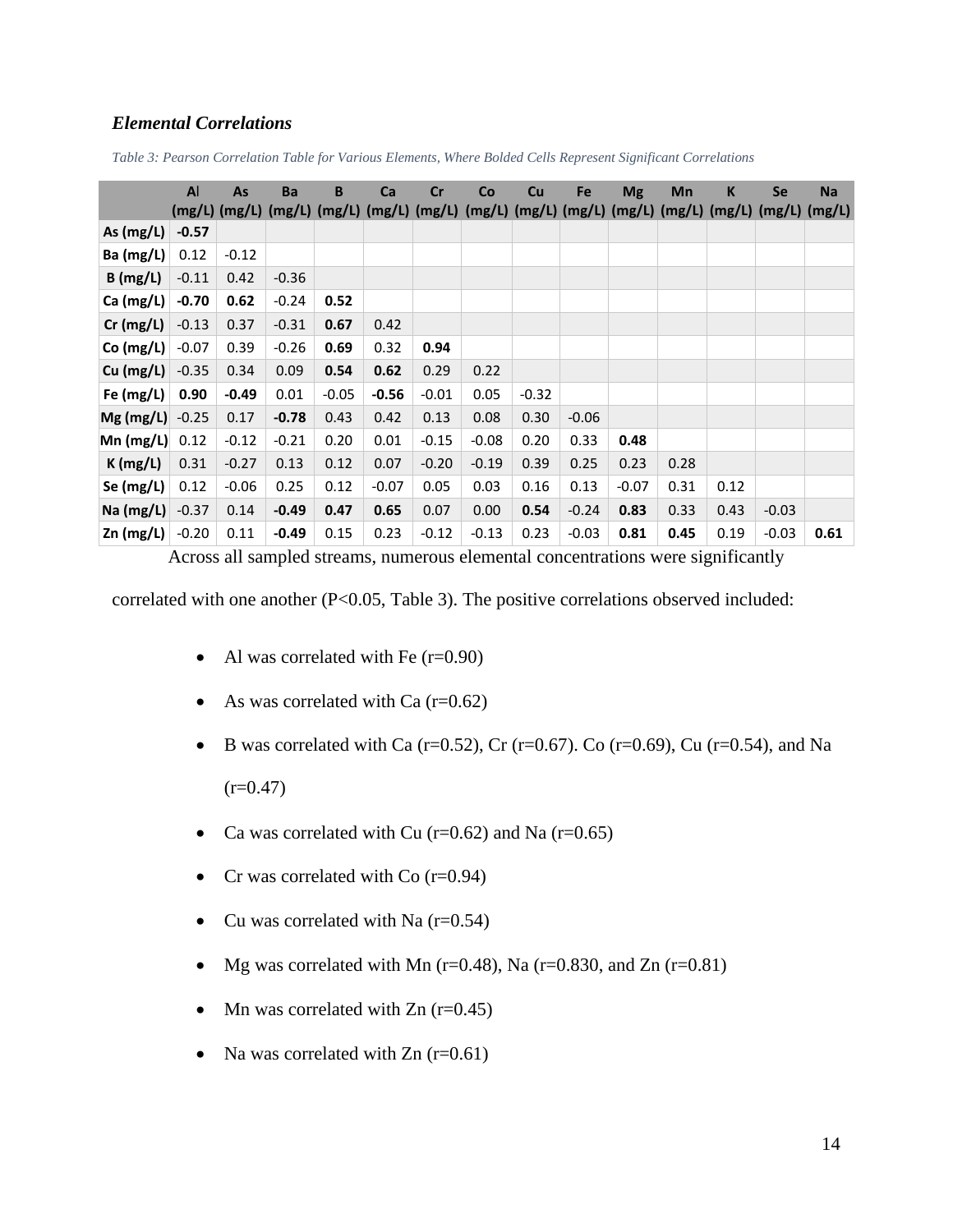There were fewer significant negative correlations between mean elemental concentrations (P<0.05, Table 3), but still several of note. These included:

- Al was correlated with As  $(r=-0.57)$  and Ca  $(r=-0.70)$
- As was correlated with Fe  $(r=0.49)$
- Ba was correlated with Mg ( $r=-0.78$ ), Na ( $r=-0.49$ ), and Zn ( $r=-0.49$ )
- Ca was correlated with Fe  $(r=0.56)$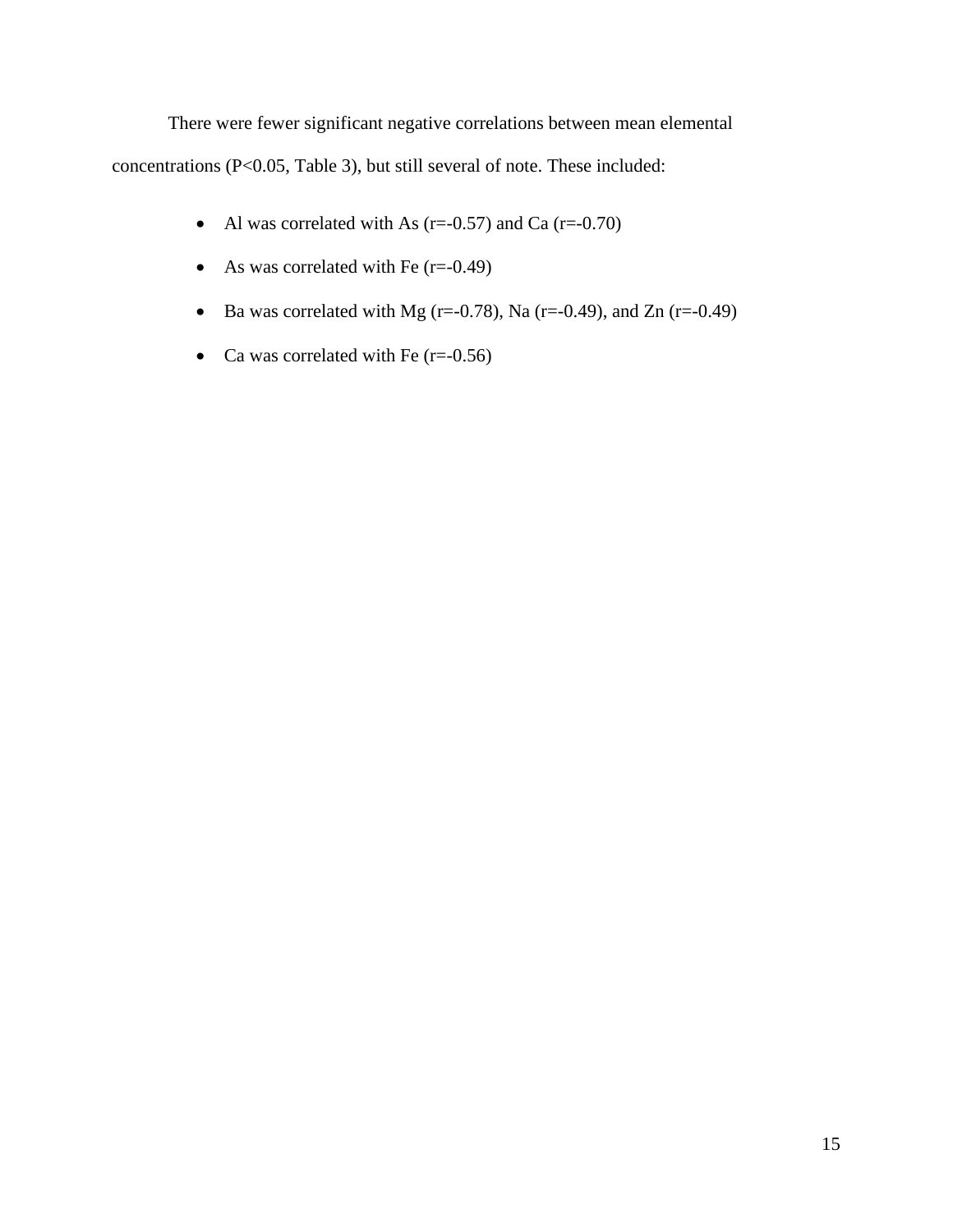## *Toxicity*

| Table 4: Toxicity Limits for All Sampled Streams, Based on Arkansas Water Quality Limits for Chronic Aquatic Life Exposure |
|----------------------------------------------------------------------------------------------------------------------------|
| https://www.epa.gov/sites/default/files/2014-12/documents/arwqs.pdf) and EPA National Drinking Water Regulations           |
| (https://www.epa.gov/ground-water-and-drinking-water/national-primary-drinking-water-regulations)                          |

| <b>Site Code</b>                                | <b>Hardness</b><br>(mg/L CaCO3) | As<br>(mg/L)             | Cd<br>(mg/L) | <b>Cr</b><br>(mg/L) | Cu<br>(mg/L) | Pb<br>(mg/L) | Se<br>(mg/L) | Zn<br>(mg/L) |
|-------------------------------------------------|---------------------------------|--------------------------|--------------|---------------------|--------------|--------------|--------------|--------------|
| <b>AR Chronic</b><br><b>Aquatic Life</b>        |                                 | N/A                      |              |                     |              |              |              |              |
| <b>BBNJ</b>                                     | 30                              | $\qquad \qquad -$        | < 0.001      | 0.011               | 0.004        | 0.001        | 0.005        | 0.038        |
| <b>BRBC</b>                                     | 129                             | $\overline{\phantom{a}}$ | 0.001        | 0.011               | 0.014        | 0.003        | 0.005        | 0.130        |
| <b>CCWS</b>                                     | 118                             | $\qquad \qquad -$        | 0.001        | 0.011               | 0.013        | 0.003        | 0.005        | 0.120        |
| <b>DC71</b>                                     | 98                              | -                        | 0.001        | 0.011               | 0.011        | 0.003        | 0.005        | 0.103        |
| <b>FBDS</b>                                     | 191                             | $\overline{\phantom{a}}$ | 0.002        | 0.011               | 0.020        | 0.005        | 0.005        | 0.181        |
| <b>HCDS</b>                                     | 167                             | -                        | 0.002        | 0.011               | 0.018        | 0.004        | 0.005        | 0.161        |
| <b>HCIC</b>                                     | 113                             | $\qquad \qquad -$        | 0.001        | 0.011               | 0.013        | 0.003        | 0.005        | 0.116        |
| <b>LWRV</b>                                     | 118                             |                          | 0.001        | 0.011               | 0.013        | 0.003        | 0.005        | 0.120        |
| <b>MC71</b>                                     | 40                              | $\qquad \qquad -$        | < 0.001      | 0.011               | 0.005        | 0.001        | 0.005        | 0.048        |
| <b>MCEH</b>                                     | 59                              | $\overline{\phantom{a}}$ | 0.001        | 0.011               | 0.007        | 0.001        | 0.005        | 0.067        |
| <b>MCOM</b>                                     | 134                             | $\overline{\phantom{0}}$ | 0.001        | 0.011               | 0.015        | 0.003        | 0.005        | 0.134        |
| <b>MCPO</b>                                     | 187                             | $\qquad \qquad -$        | 0.002        | 0.011               | 0.019        | 0.005        | 0.005        | 0.178        |
| <b>OC26</b>                                     | 120                             | $\overline{\phantom{a}}$ | 0.001        | 0.011               | 0.013        | 0.003        | 0.005        | 0.122        |
| <b>OCGC</b>                                     | 184                             | $\overline{\phantom{a}}$ | 0.002        | 0.011               | 0.019        | 0.005        | 0.005        | 0.175        |
| <b>PB45</b>                                     | 53                              | $\overline{\phantom{a}}$ | 0.001        | 0.011               | 0.007        | 0.001        | 0.005        | 0.061        |
| <b>RC71</b>                                     | 88                              | $\overline{\phantom{a}}$ | 0.001        | 0.011               | 0.010        | 0.002        | 0.005        | 0.094        |
| <b>SCVA</b>                                     | 195                             | $\overline{\phantom{0}}$ | 0.002        | 0.011               | 0.020        | 0.005        | 0.005        | 0.184        |
| <b>TBMD</b>                                     | 173                             |                          | 0.002        | 0.011               | 0.018        | 0.005        | 0.005        | 0.166        |
| <b>WCKR</b>                                     | 105                             | $\overline{\phantom{0}}$ | 0.001        | 0.011               | 0.012        | 0.003        | 0.005        | 0.109        |
|                                                 |                                 |                          |              |                     |              |              |              |              |
| <b>EPA Drinking Water</b><br><b>Regulations</b> | N/A                             | 0.01                     | 0.005        | 0.1                 | 1.3          | 0.015        | 0.05         | 5.0 mg/L     |

Based on Arkansas Water Quality Limits (Pollution Control and Ecology Commission,

2020), several stream sites had mean concentrations of certain elements at levels potentially

dangerous for chronically exposed aquatic life. These included:

- Cd at Farmington Branch (FBDS), mean of 0.003 mg/L & limit of 0.0012 mg/L
- Pb at Parker Branch (PB45), mean of 0.002 mg/L & limit of 0.0012 mg/L
- Se (limit of 0.005 mg/L at all sites):
	- ➢ Farmington Branch (FBDS), mean of 0.005 mg/L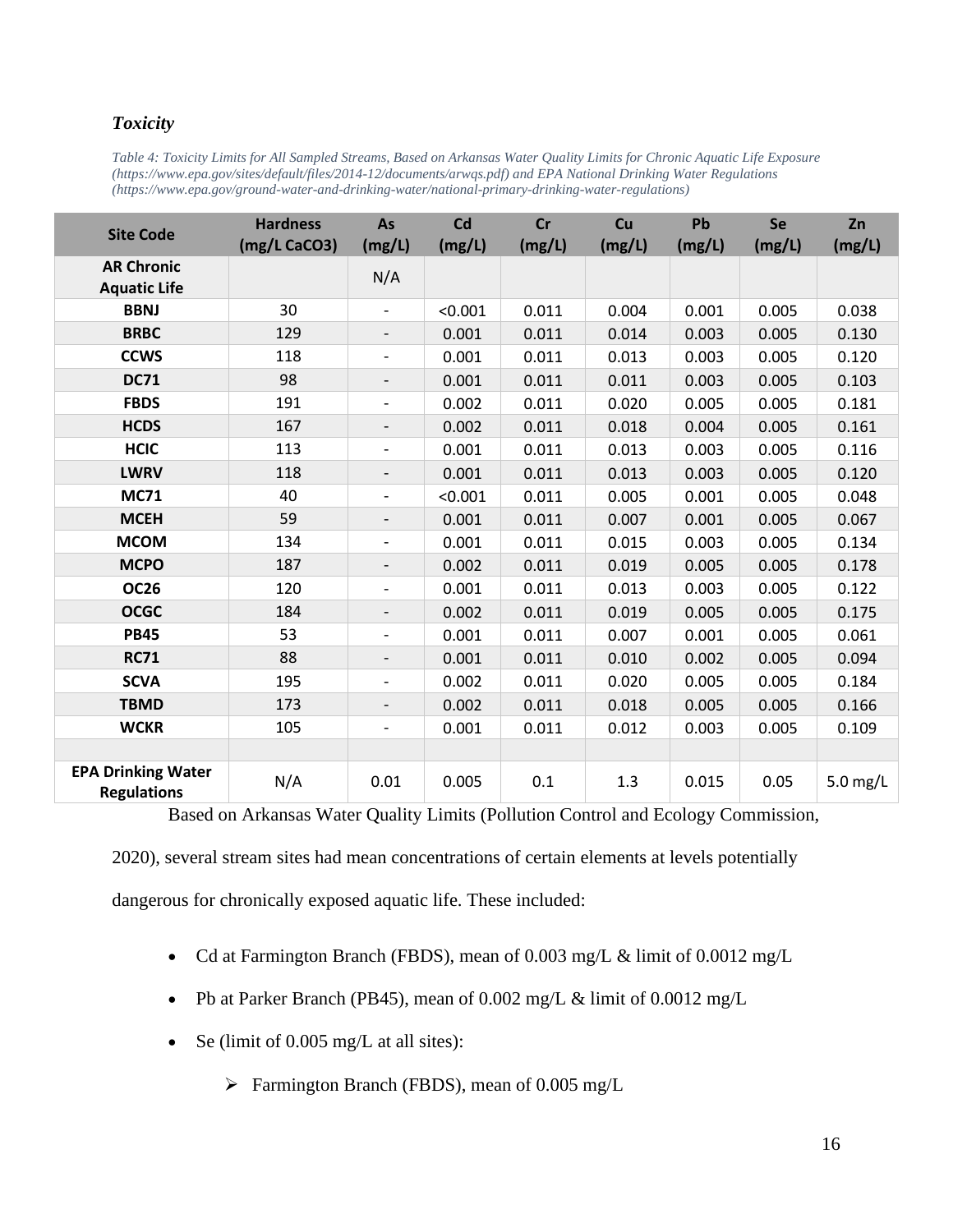- ➢ Mill Creek (MC71), mean of 0.005 mg/L
- ➢ Moores Creek (MCEH), mean of 0.006 mg/L
- ➢ Mud Creek (MCOM), mean of 0.008 mg/L
- ➢ McKisic Creek (MCPO), mean of 0.005 mg/L
- ➢ Osage Creek (OC26), mean of 0.009 mg/L
- ➢ Rock Creek (RC71), mean of 0.009 mg/L
- ➢ Wildcat Creek (WCKR), mean of 0.005 mg/L

Fortunately, no mean concentrations of any regulated element were above EPA National Primary

Drinking Water Regulations at any site.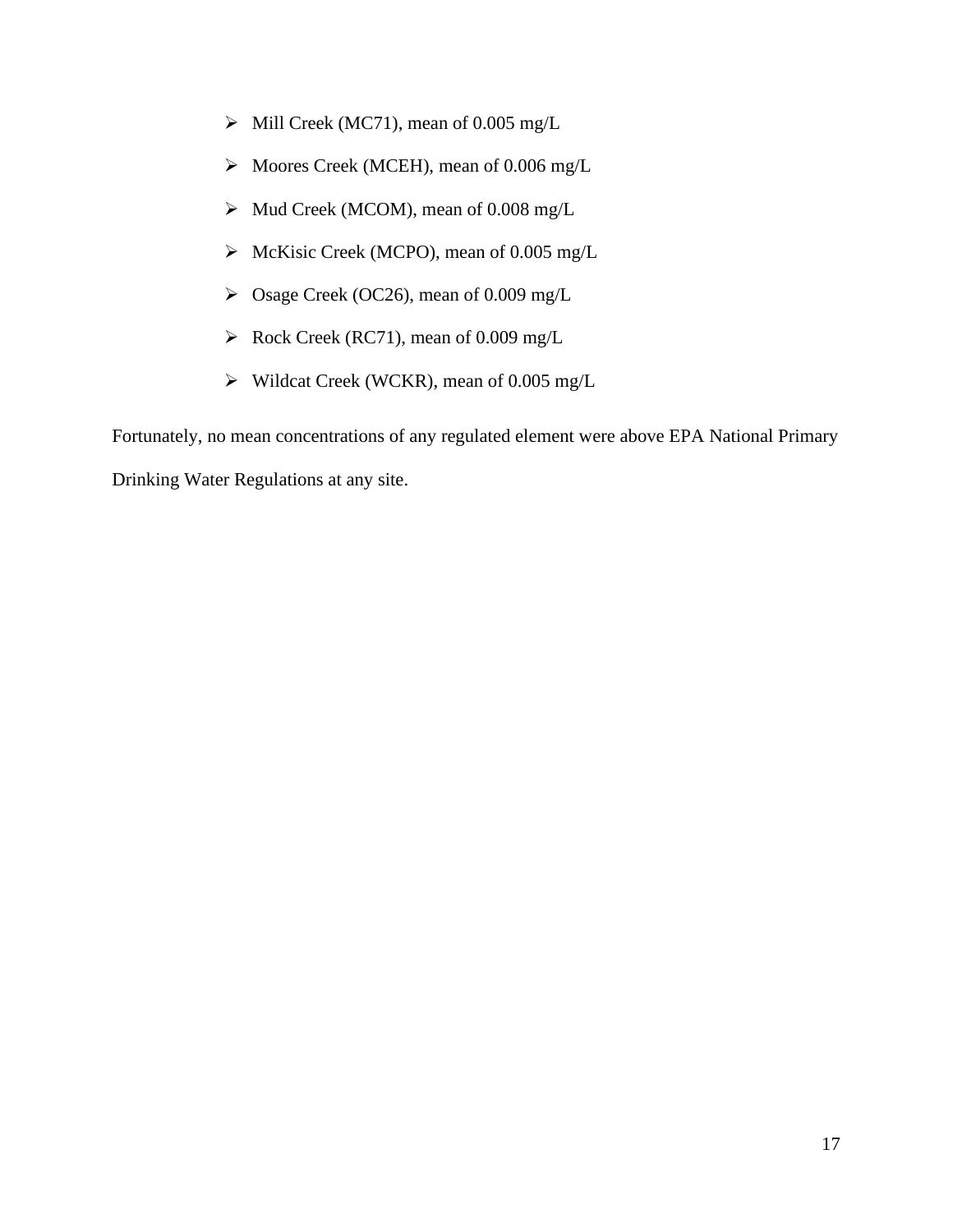#### **Discussion**

In the United States, level 3 ecoregions are large areas of land defined by similar biotic and abiotic criteria, including the underlying geology (Bailey, 2004). Bedrock influences the hydrochemistry of streams, with even relatively minor differences having a notable impact (Bailey, 2004). The two level 3 ecoregions in this study, the Boston Mountains and Ozark Highlands, have some differences in underlying geology. The Boston Mountains are made up of sandstone and shale, both of which are silicates, while the Ozark Highlands is made primarily of carbonate rocks such as limestone and dolomite (Panfil & Jacobson, 2001).

We might expect to see greater Ca concentrations in streams draining from the Ozarks due to the dissolution of Ca into groundwater (White, 2002). Meanwhile, the weathering of silicate in the Bostons might correspond to increased Na concentrations (Bricker & Rice, 1989). Despite this, there was not a significant difference in mean Ca concentrations for the across watersheds in the two ecoregions, nor was there a difference in Na concentrations, nor indeed for the majority of elements. Instead, dissolved Ca and Na concentrations were the greatest among all elements analyzed (Table 2). This may be explained by the fact that many of the sampled watersheds were not exclusive to one ecoregion, but instead drained mostly from one and partially from the other. In future studies it may be worthwhile to sample from watersheds exclusive to one ecoregion in order to isolate their effects on water chemistry.

The majority of the elements analyzed either did not have measurable concentrations (i.e. >MDLs) and/or did not exhibit any significant relationship with varying land use. However, several of the mean elemental concentrations did trend upwards with increasing human activity, be it agricultural or urban land use. Similarly, no mean elemental concentration increased with increasing forested land use. This is to be expected, as forested land represents the overwhelming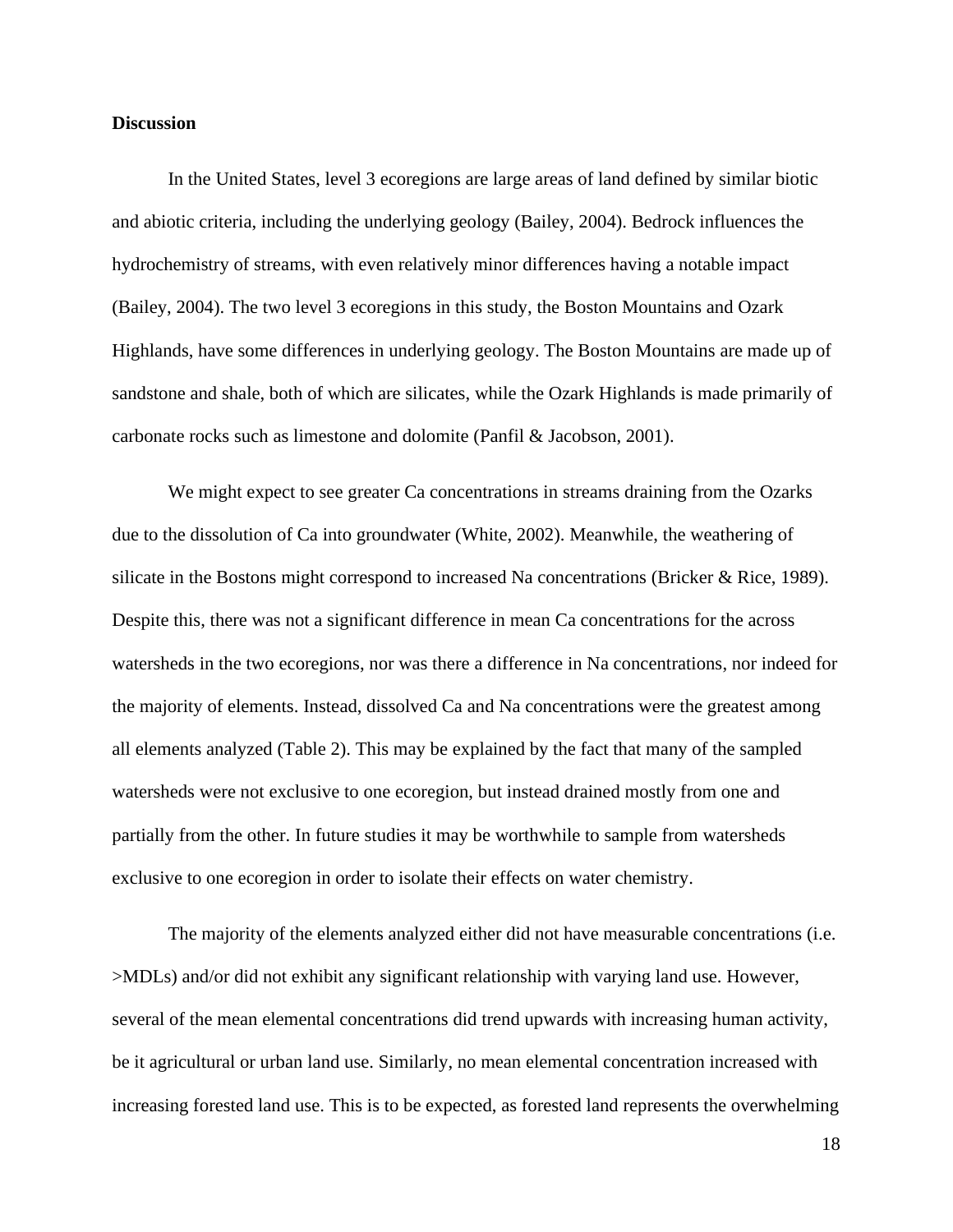majority of undeveloped land across all of the sampled watersheds. In mostly undeveloped watersheds, geology plays a significant role in stream chemistry (Clow & Sueker, 2000), much more so than human land use. Watersheds with primarily forested land use can therefore be used as a benchmark for natural stream conditions (Martin, 1979).

Of the elements which showed significant trends with human activity, most behaved as expected. Mean concentrations of B, Ca, Cu, Mg, and Na all trended upwards with increasing urban land use, and many of these elements were positively correlated with one another. There are many potential sources of these elements in urban areas that might explain these correlations. Road de-icing salts and roadway runoff events can increase major ion concentrations (e.g. Ca, Mg, and Na) in streams (Koryak et al., 2001); the study region had several occurrences of snowfall before and between sampling events. Vehicle traffic in urban areas is a potential source of Cu to steams (Contardo et al., 2020). B is linked to several aspects of urban activity, including glass, cosmetics, and cleaning agents (Vengosh et al., 1994). In fact, B concentrations have been considered a reliable marker of human activity (Guinoiseau et al., 2018), so it is hardly a surprise that it trends upwards with increased urban land use in Northwest Arkansas streams.

Concentrations of several elements were significantly related to agricultural land use, two trending upwards with increased %Ag and two trending downwards. The two elements which significantly increased with increasing %Ag, Ba and K, are often in fertilizer and animal manure (Ahlgren et al., 2012; Korucu et al., 2018). It is well documented that the application of fertilizer and animal manure to agricultural fields influences surface runoff and stream chemistry (Alexander et al., 2000; Conrad et al., 2019). This being the case, it is reasonable to hypothesize that fertilizer and animal manure application within agricultural land use are linked to increased elemental concentrations in these streams.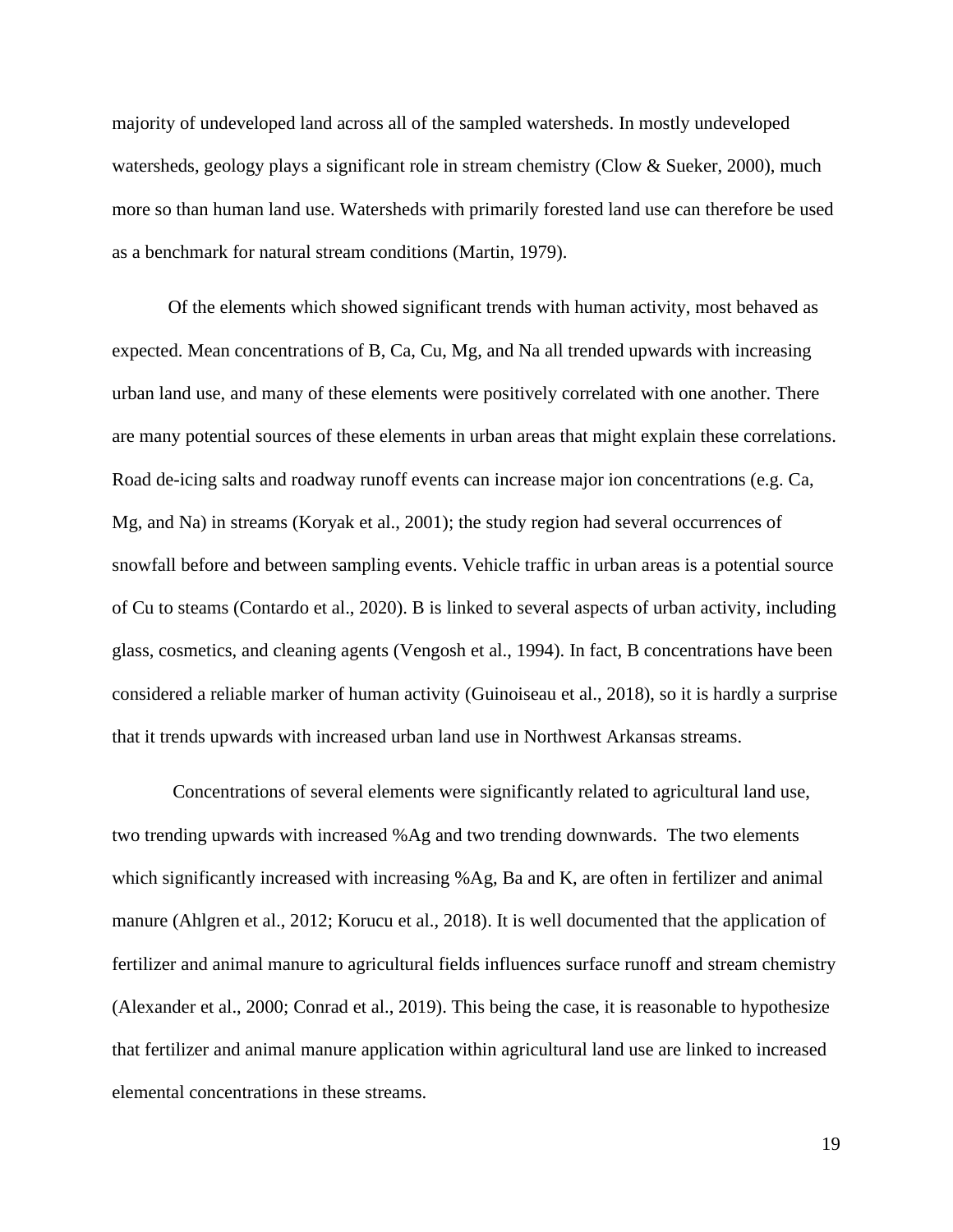Also worth noting is that the only two elements that showed a significant difference in mean concentration across level-3 ecoregions were Ba ( $P=0.03$ ) and K ( $P=0.02$ ), with both being greater in the Ozark Highlands. A significant difference was also found in the %Ag of sampled watersheds across the two ecoregions, again being greater in the Ozarks  $(P<0.01)$ . As mean concentrations of both Ba and K trended upwards with increased %Ag, this is the likely cause of the discrepancy. In further studies it would be best to consider sampling such that there is no significant difference in land use across ecoregions. This would make it easier to determine if differences in elemental concentrations are due to changes in ecoregion or in land use.

Mg and Zn showed particularly interesting behavior, being the only elements analyzed which showed decreasing mean concentrations with any form of increased human activity. This is particularly surprising, given that both elements are vital for plant development and thus are prevalent in fertilizers and animal manure (Senbayram et al., 2015; Toor et al., 2007). Studies have shown that Zn concentrations in runoff increase when poultry litter is applied to the landscape (DeLaune & Moore Jr, 2016). Likewise, fertilizer application can lead to Mg leaching from soil and into runoff water (Senbayram et al., 2015). However, these streams did not show the expected relation between these elements and watershed land use. More research into this particular topic may be worthwhile.

There was one site, Town Branch (TBMD), which had a much greater mean concentrations of both Mg (9.56 mg/L) and Zn (0.063 mg/L) than the other streams (Mg: 1.61- 5.89 mg/L, Zn: 0.029-0.040 mg/L). This may have been due to runoff from sources within the urban center of the watershed. There is a steel fabrication plant directly upstream of the sample site, which may be responsible for increased Zn and Mg runoff (Odnevall Wallinder & Leygraf,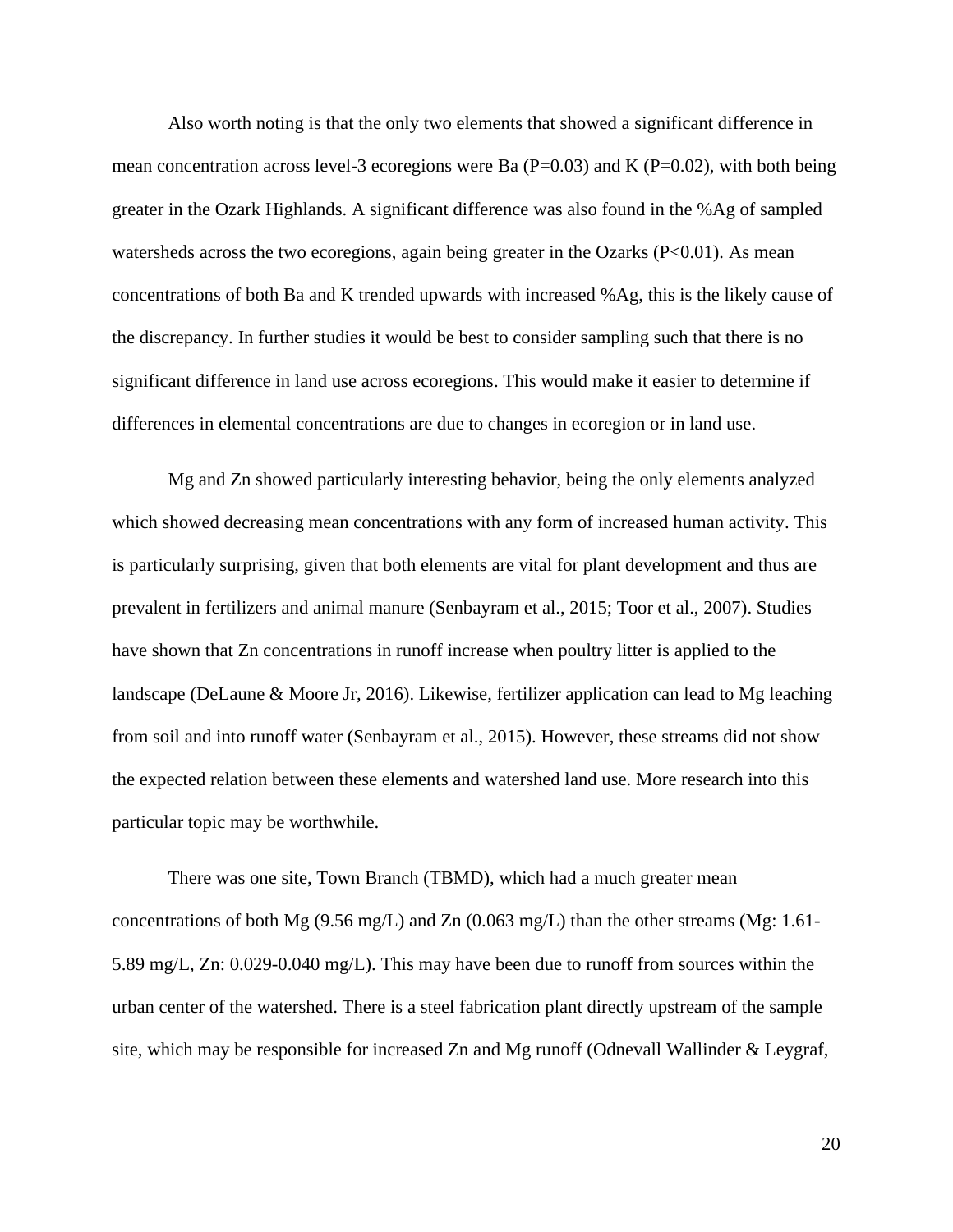2017; Sullivan & Worsley, 2002). However, Town Branch (TBMD) did not have elevated concentrations of other trace elements relative to its watershed land use.

The Town Branch (TBMD) site could be considered an outlier for concentrations of both Zn  $(Z \text{ score} = 3.8)$  and Mg  $(Z \text{ score} = 3.3)$ . As such, it is valid to remove this site from the land use analysis (Rousseeuw & Hubert, 2011). When this site was removed, mean Zn concentrations no longer displayed a significant relationship with % Ag ( $R^2$ =0.2037, P=0.06), nor was there a significant relationship between mean Zn concentrations and %Urb ( $P=0.06$ ) or %For ( $P=0.79$ ). Mg concentrations also did not display a significant relationship with %Ag ( $R^2$ =0.1342, P=0.13), though the relationship with %Urb persisted. This underscores the potential importance of local sources of trace elements to stream water chemistry.

The Farmington Branch site (FBDS) had much greater mean concentrations of several elements than all other sites. After reviewing the data, it was found that certain elemental concentrations were much greater at the Farmington Branch (FBDS) site during the first round of sampling than during any other round; these elements included As, Cd, Cr, Pb, Mo, V, and Zn. Despite concentrations from the first round of sampling being many times higher than in subsequent samples, none of these values had z-scores (1.0-1.2) large enough to be considered outliers. Having only three data points makes it more difficult to determine if a single sample is an outlier, as the potential outlier will influence both the mean value and standard deviation of the data set (Efstathiou, 2006). More rounds of sampling would be preferrable, as this would reduce the influence of one deviant sample on the overall analysis.

One of the main practical applications for the data collected is that of toxicity. Each state has made its water quality standards publicly available, a section of which pertains to limits for chronic wildlife exposure. The dissolved metals analyzed in this study which are regulated by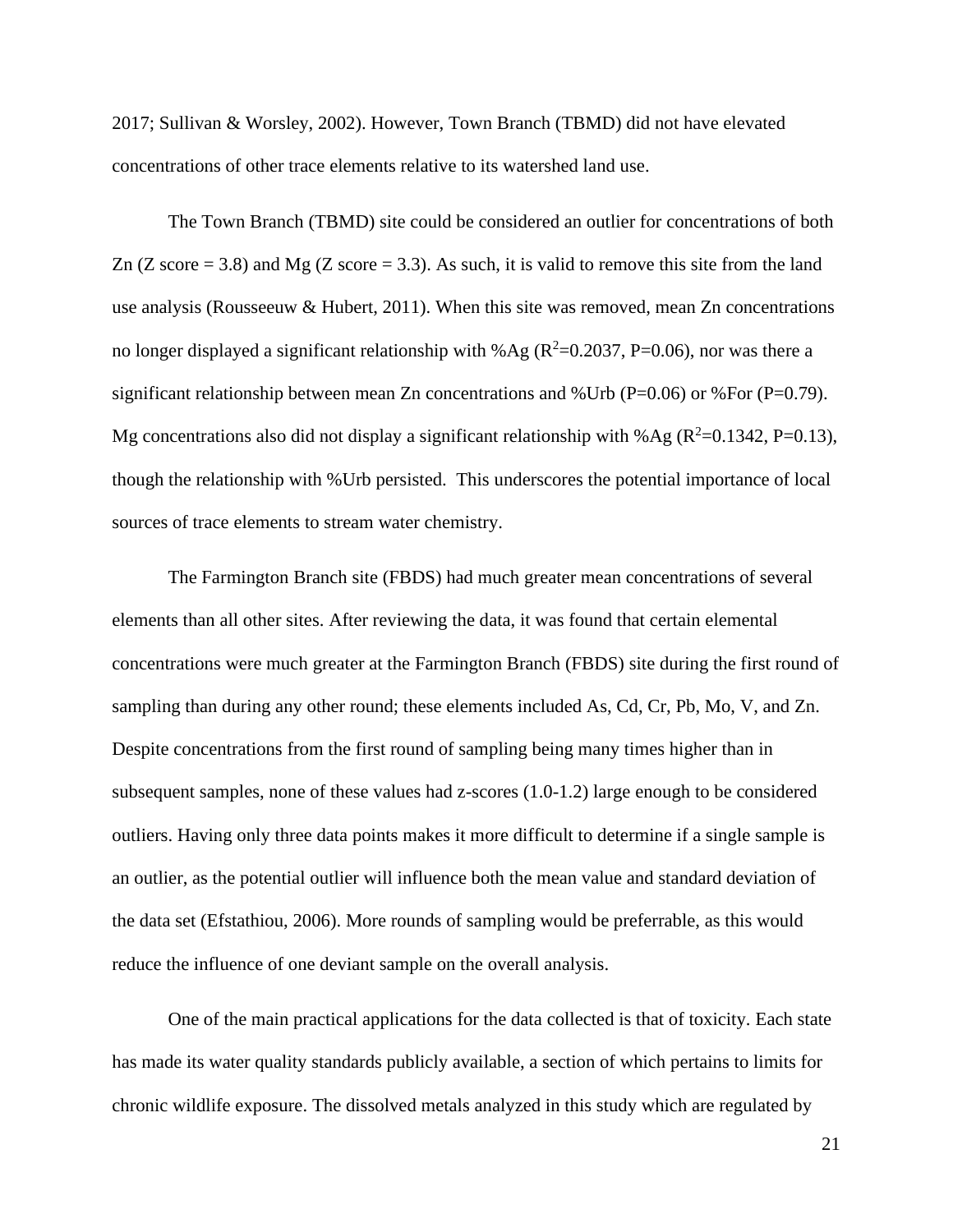Arkansas are Cd, Cr III & VI, Cu, Pb, Ni, Se, and Zn (Pollution Control and Ecology Commission, 2020)(Comission, 2020). For the purposes of this study, the lower limit of the two types of chromium was used, as the ICP-OES analysis does not distinguish between the two.

There were multiple sites with reported mean concentrations of certain elements (Table 2) at levels exceeding Arkansas state regulations (Table 4). It may be necessary to further monitor these sites to ensure that this is not a recurring phenomenon, and for the state to take action if it is. Worth noting, however, is that in many cases the regulatory limits are below the ICP-OES method detection limits. This means that the reported concentrations may not be the actual concentrations of the elements in question. If further monitoring is done, it should utilize a method with lower MDLs to ensure the accuracy of the data. In any case, these are not likely to impact human health as no mean concentration was in excess of EPA National Primary and Secondary Drinking Water Regulations (EPA, 2009).

#### **Conclusions**

This study shows that changing land use has a significant impact on mean concentrations of several elements within Northwest Arkansas streams. Watersheds with greater urban land use tended to have streams with greater mean concentrations of B, Cu, Ca, Mg, and Na. Watersheds with greater agricultural land use tended to have increased concentrations of Ba and K, and decreased concentrations of Mg and Zn. Furthermore, no elemental concentrations increased with increasing forested land use, suggesting that human development is the primary driver of these changes.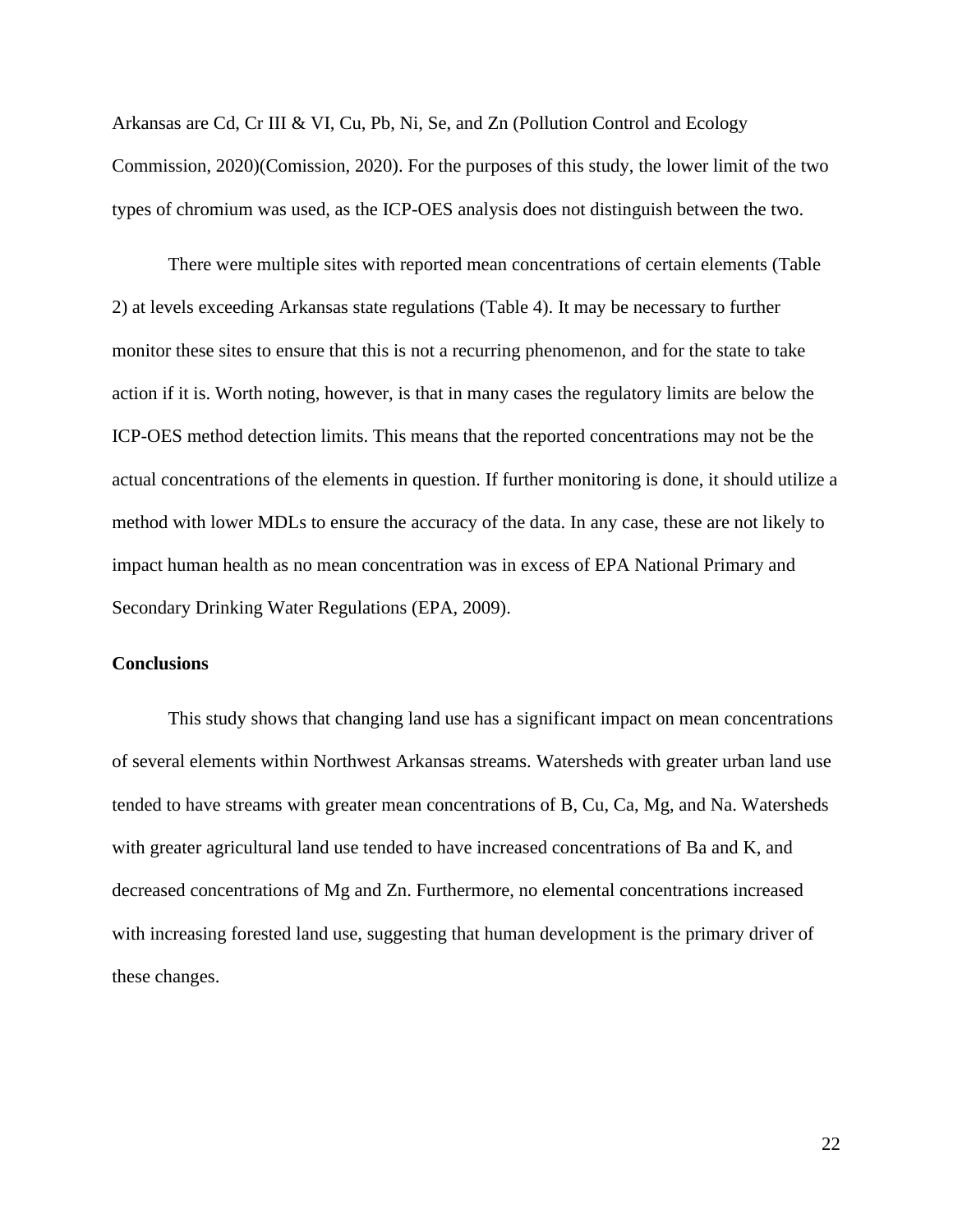#### **References**

- Ahlgren, J., Djodjic, F., & Wallin, M. (2012). Barium as a potential indicator of phosphorus in agricultural runoff. *Journal of Environmental Quality*, *41*(1), 208-216.
- Alexander, R. B., Smith, R. A., & Schwarz, G. E. (2000). Effect of stream channel size on the delivery of nitrogen to the Gulf of Mexico. *Nature*, *403*(6771), 758-761.
- Bailey, R. G. (2004). Identifying ecoregion boundaries. *Environmental Management*, *34*(1), S14- S26.
- Beegle, D. (2013). Nutrient management and the Chesapeake Bay. *Journal of Contemporary Water Research & Education*, *151*(1), 3-8.
- Bowden, B., & Bernet, B. (2017). Northwest Arkansas clocks in at No. 22 for fast-growing U.S. metro areas. In: Arkansas Democrat Gazette.
- Bricker, O. P., & Rice, K. C. (1989). Acidic deposition to streams. *Environmental Science & Technology*, *23*(4), 379-385.
- Child, A. W., Moore, B. C., Vervoort, J. D., & Beutel, M. W. (2018). Tracking long-distance atmospheric deposition of trace metal emissions from smelters in the upper Columbia River valley using Pb isotope analysis of lake sediments. *Environmental Science and Pollution Research*, *25*(6), 5501-5513.
- Clow, D. W., & Sueker, J. K. (2000). Relations between basin characteristics and stream water chemistry in alpine/subalpine basins in Rocky Mountain National Park, Colorado. *Water Resources Research*, *36*(1), 49-61.
- Comission, P. C. a. E. (2020). *Regulation No. 2- Regulation Establishing Water Quality Standards for Surface Waters of the State of Arkansas*.
- Conrad, S. R., Santos, I. R., White, S., & Sanders, C. J. (2019). Nutrient and trace metal fluxes into estuarine sediments linked to historical and expanding agricultural activity (Hearnes Lake, Australia). *Estuaries and Coasts*, *42*(4), 944-957.
- Contardo, T., Vannini, A., Sharma, K., Giordani, P., & Loppi, S. (2020). Disentangling sources of trace element air pollution in complex urban areas by lichen biomonitoring. A case study in Milan (Italy). *Chemosphere*, *256*, 127155.
- DeLaune, P., & Moore Jr, P. (2016). Copper and zinc runoff from land application of composted poultry litter. *Journal of Environmental Quality*, *45*(5), 1565-1571.
- Efstathiou, C. E. (2006). Estimation of type I error probability from experimental Dixon's "Q" parameter on testing for outliers within small size data sets. *Talanta*, *69*(5), 1068-1071.
- EPA. (2009). *National Primary Drinking Water Regulations*. Retrieved from https://www.epa.gov/sites/default/files/2016-06/documents/npwdr\_complete\_table.pdf
- Giovannetti, J., Massey, L. B., Haggard, B. E., & Morgan, R. A. (2013). Land use effects on stream nutrients at Beaver Lake Watershed. *Journal‐American Water Works Association*, *105*(1), E1-E10.
- Guinoiseau, D., Louvat, P., Paris, G., Chen, J.-B., Chetelat, B., Rocher, V., . . . Gaillardet, J. (2018). Are boron isotopes a reliable tracer of anthropogenic inputs to rivers over time? *Science of the Total Environment*, *626*, 1057-1068.
- Haggard, B. E., Moore Jr, P., Chaubey, I., & Stanley, E. (2003). Nitrogen and phosphorus concentrations and export from an Ozark Plateau catchment in the United States. *Biosystems Engineering*, *86*(1), 75-85.
- Karagulian, F., Belis, C. A., Dora, C. F. C., Prüss-Ustün, A. M., Bonjour, S., Adair-Rohani, H., & Amann, M. (2015). Contributions to cities' ambient particulate matter (PM): A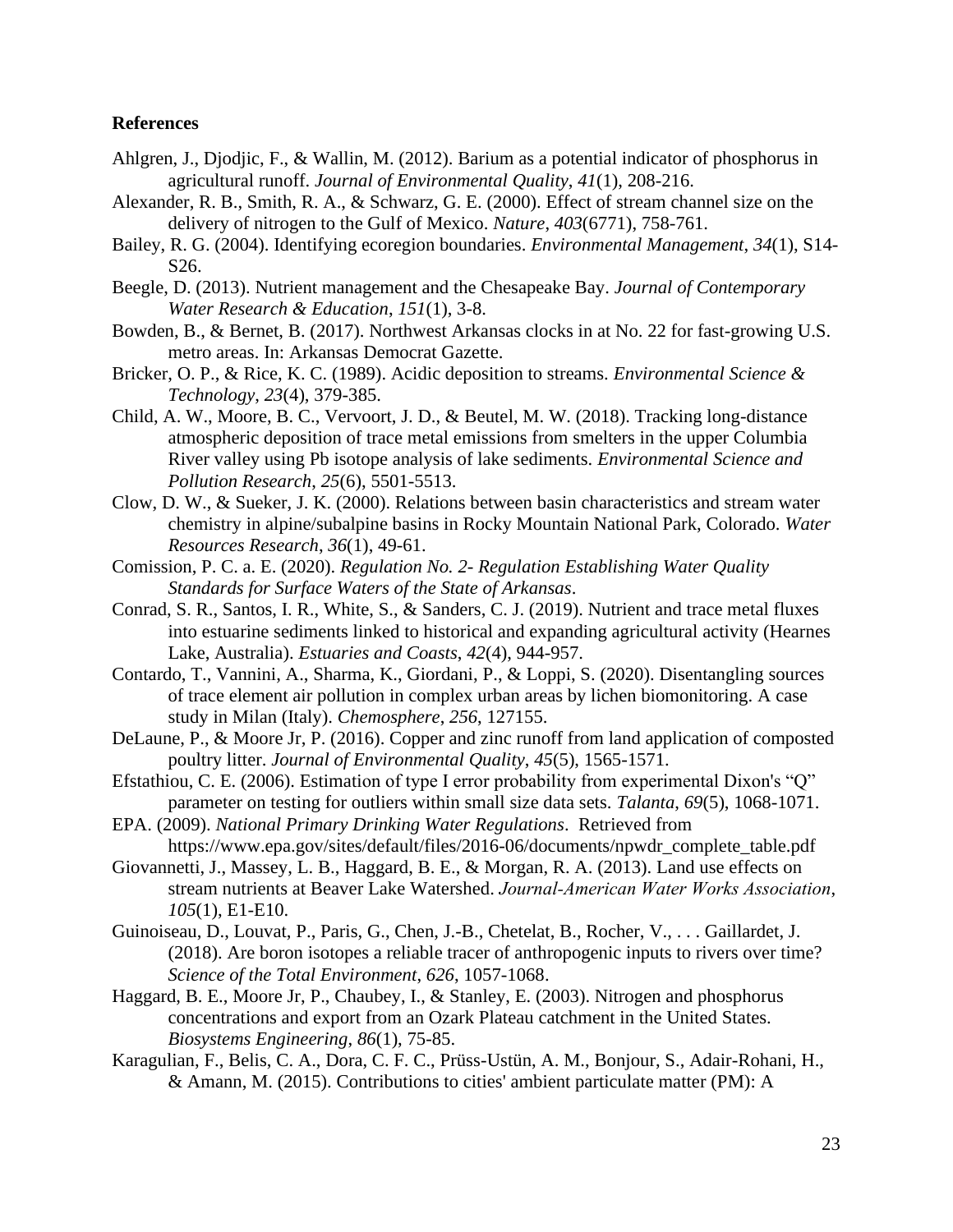systematic review of local source contributions at global level. *Atmospheric Environment*, *120*, 475-483.

- Korucu, T., Shipitalo, M. J., & Kaspar, T. C. (2018). Rye cover crop increases earthworm populations and reduces losses of broadcast, fall-applied, fertilizers in surface runoff. *Soil and Tillage Research*, *180*, 99-106.
- Koryak, M., Stafford, L. J., Reilly, R. J., & Magnuson, P. M. (2001). Highway deicing salt runoff events and major ion concentrations along a small urban stream. *Journal of Freshwater Ecology*, *16*(1), 125-134.
- Krishna, A. K., Satyanarayanan, M., & Govil, P. K. (2009). Assessment of heavy metal pollution in water using multivariate statistical techniques in an industrial area: a case study from Patancheru, Medak District, Andhra Pradesh, India. *Journal of Hazardous Materials*, *167*(1-3), 366-373.
- Lefcheck, J. S., Orth, R. J., Dennison, W. C., Wilcox, D. J., Murphy, R. R., Keisman, J., . . . Moore, K. A. (2018). Long-term nutrient reductions lead to the unprecedented recovery of a temperate coastal region. *Proceedings of the National Academy of Sciences*, *115*(14), 3658-3662.
- Martin, C. W. (1979). Precipitation and streamwater chemistry in an undisturbed forested watershed in New Hampshire. *Ecology*, *60*(1), 36-42.
- Odnevall Wallinder, I., & Leygraf, C. (2017). A critical review on corrosion and runoff from zinc and zinc-based alloys in atmospheric environments. *Corrosion*, *73*(9), 1060-1077.
- Panfil, M. S., & Jacobson, R. B. (2001). *Relations among geology, physiography, land use, and stream habitat conditions in the Buffalo and Current River systems, Missouri and Arkansas*.
- Pirani, A., Brye, K., Daniel, T., Haggard, B., Gbur, E., & Mattice, J. (2006). Soluble metal leaching from a poultry litter–amended udult under pasture vegetation. *Vadose Zone Journal*, *5*(3), 1017-1034.
- Rhodes, E. P., Ren, Z., & Mays, D. C. (2012). Zinc leaching from tire crumb rubber. *Environmental science & technology*, *46*(23), 12856-12863.
- Rousseeuw, P. J., & Hubert, M. (2011). Robust statistics for outlier detection. *Wiley interdisciplinary reviews: Data Mining and Knowledge Discovery*, *1*(1), 73-79.
- Scudlark, J. R., Rice, K. C., Conko, K. M., Bricker, O. P., & Church, T. M. (2005). Transmission of atmospherically derived trace elements through an undeveloped, forested Maryland watershed. *Water, Air, and Soil Pollution*, *163*(1), 53-79.
- Senbayram, M., Gransee, A., Wahle, V., & Thiel, H. (2015). Role of magnesium fertilisers in agriculture: plant–soil continuum. *Crop and Pasture Science*, *66*(12), 1219-1229.
- Sullivan, J., & Worsley, D. (2002). Zinc runoff from galvanised steel materials exposed in industrial/marine environment. *British Corrosion Journal*, *37*(4), 282-288.
- Toor, G., & Haggard, B. (2009). Phosphorus and trace metal dynamics in soils amended with poultry litter and granulates. *Soil Use and Management*, *25*(4), 409-418.
- Toor, G., Haggard, B., & Donoghue, A. (2007). Water extractable trace elements in poultry litters and granulated products. *Journal of Applied Poultry Research*, *16*(3), 351-360.
- Van Metre, P. C., & Mahler, B. J. (2003). The contribution of particles washed from rooftops to contaminant loading to urban streams. *Chemosphere*, *52*(10), 1727-1741.
- Vengosh, A., Heumann, K., Juraske, S., & Kasher, R. (1994). Boron isotope application for tracing sources of contamination in groundwater. *Environmental Science & Technology*, *28*(11), 1968-1974.